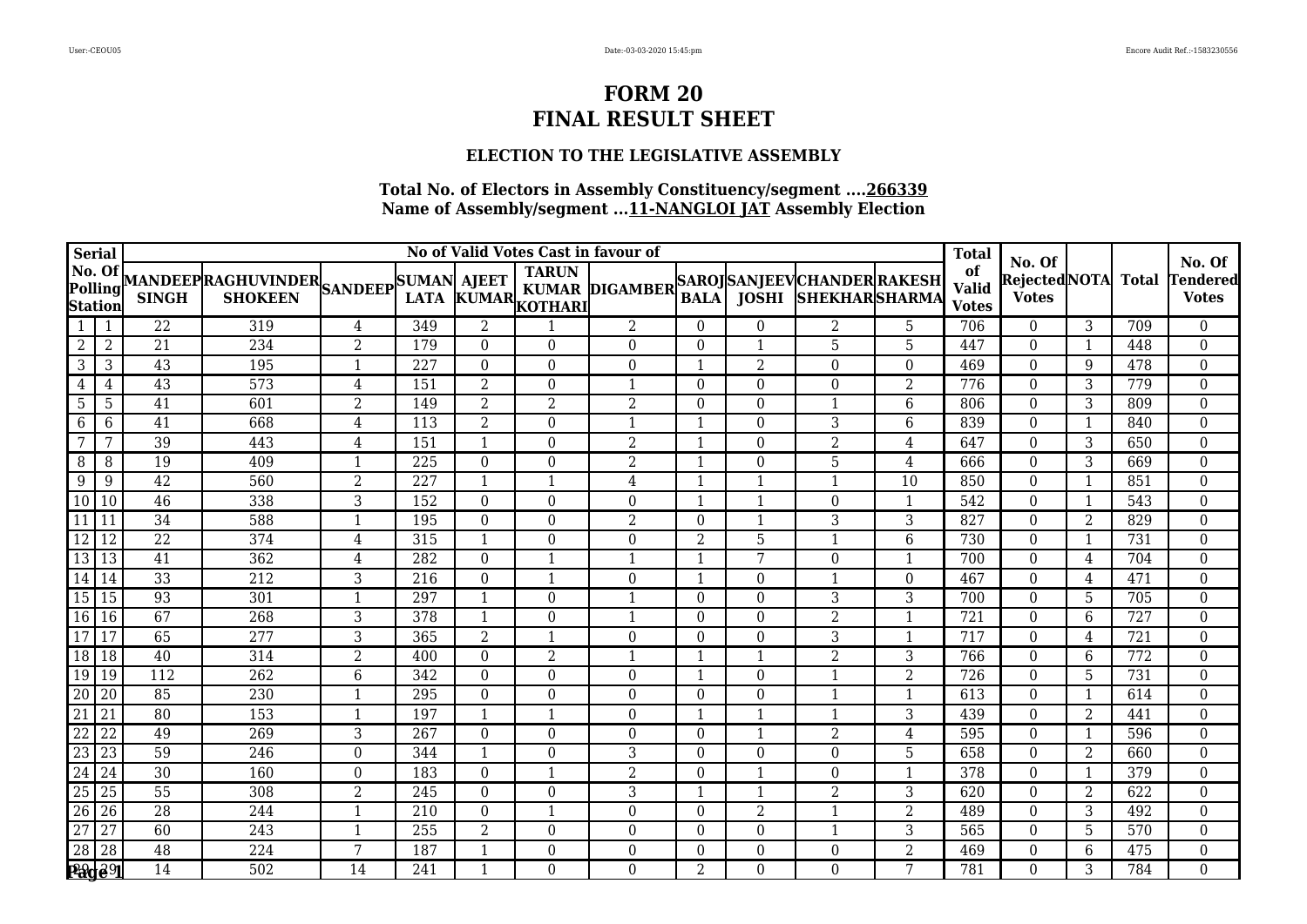## **ELECTION TO THE LEGISLATIVE ASSEMBLY**

| Serial                          |                                          |                 |                                                                          |                 |                  |                          |                               | No of Valid Votes Cast in favour of |                  |                  |                                                            |                  | <b>Total</b>                       |                                          |          |              |                                    |
|---------------------------------|------------------------------------------|-----------------|--------------------------------------------------------------------------|-----------------|------------------|--------------------------|-------------------------------|-------------------------------------|------------------|------------------|------------------------------------------------------------|------------------|------------------------------------|------------------------------------------|----------|--------------|------------------------------------|
| No. Of                          | Polling<br>Station<br>$30\overline{)30}$ | <b>SINGH</b>    | MANDEEPRAGHUVINDER<br>SINGH SHOKEEN SANDEEP LATA KUMAE<br><b>SHOKEEN</b> |                 | <b>LATA</b>      |                          | <b>TARUN</b><br>KUMAR KOTHARI | <b>KUMAR DIGAMBER</b>               | <b>BALA</b>      |                  | SAROJ SANJEEV CHANDER RAKESH<br><b>JOSHI SHEKHARSHARMA</b> |                  | of<br><b>Valid</b><br><b>Votes</b> | No. Of<br>Rejected NOTA <br><b>Votes</b> |          | <b>Total</b> | No. Of<br>Tendered<br><b>Votes</b> |
|                                 |                                          | 32              | 402                                                                      | 4               | 198              | $\overline{2}$           |                               | $\mathbf{1}$                        | 2                | 6                | 5                                                          | 12               | 665                                | $\theta$                                 | 3        | 668          | $\overline{0}$                     |
| $\overline{31}$                 | $\sqrt{31}$                              | 60              | 461                                                                      | 7               | 207              | 4                        | $\Omega$                      | $\overline{2}$                      | $\Omega$         | $\mathbf 1$      | 4                                                          | 5                | 751                                | $\theta$                                 | 4        | 755          | $\overline{0}$                     |
| 32                              | 32                                       | $\overline{13}$ | 331                                                                      | 1               | $\overline{122}$ | 0                        | 1                             | $\boldsymbol{0}$                    | $\overline{2}$   | 1                | -1                                                         | $\overline{2}$   | 474                                | $\mathbf{0}$                             | 1        | 475          | $\boldsymbol{0}$                   |
| $\frac{33}{34}$                 | 33                                       | 21              | 367                                                                      | 9               | 178              | $\boldsymbol{0}$         | $\Omega$                      | $\boldsymbol{0}$                    | $\boldsymbol{0}$ | $\mathbf{1}$     | $\Omega$                                                   | $\mathbf{1}$     | 577                                | $\theta$                                 | 2        | 579          | $\overline{0}$                     |
|                                 | 34                                       | $\overline{17}$ | 263                                                                      | $\,6\,$         | 166              | $\mathbf{1}$             | $\Omega$                      | $\Omega$                            | $\Omega$         | $\boldsymbol{0}$ | $\Omega$                                                   | 4                | 457                                | $\theta$                                 | 4        | 461          | $\overline{0}$                     |
| $\overline{35}$                 | 35                                       | $\overline{45}$ | 406                                                                      | $\overline{5}$  | 202              | $\mathbf{1}$             | $\mathbf{1}$                  | 3                                   | $\boldsymbol{0}$ | $\boldsymbol{0}$ | $\boldsymbol{0}$                                           | $\mathbf{1}$     | 664                                | $\mathbf{0}$                             | 2        | 666          | $\boldsymbol{0}$                   |
| $\overline{36}$                 | 36                                       | 31              | 389                                                                      | 3               | 251              | $\boldsymbol{0}$         | $\Omega$                      | 3                                   | $\Omega$         | $\mathbf{1}$     | 2                                                          | 4                | 684                                | $\theta$                                 | 1        | 685          | $\boldsymbol{0}$                   |
| $\frac{37}{38}$                 | 37                                       | $\overline{34}$ | 248                                                                      | $\overline{2}$  | 153              | $\boldsymbol{0}$         | $\overline{0}$                | $\boldsymbol{0}$                    | 1                | $\boldsymbol{0}$ | 1                                                          | 3                | 442                                | $\Omega$                                 | $\Omega$ | 442          | $\overline{0}$                     |
|                                 | 38                                       | 34              | 522                                                                      | 7               | 308              | $\boldsymbol{0}$         | $\overline{2}$                | $\boldsymbol{0}$                    | $\Omega$         | $\mathbf{1}$     | 5                                                          | $\overline{2}$   | 881                                | $\theta$                                 | 1        | 882          | $\mathbf{0}$                       |
| 39                              | 39                                       | 18              | 315                                                                      | 5               | 218              | $\boldsymbol{0}$         | $\mathbf{1}$                  | 1                                   | $\boldsymbol{0}$ | $\boldsymbol{0}$ | -1                                                         | $\mathbf{1}$     | 560                                | $\theta$                                 | 4        | 564          | $\mathbf{0}$                       |
| 40                              | $\sqrt{40}$                              | $\overline{24}$ | 449                                                                      | $\overline{5}$  | 333              | $\mathbf{1}$             | $\Omega$                      | $\boldsymbol{0}$                    | $\Omega$         | $\mathbf{1}$     |                                                            | $\theta$         | 814                                | $\Omega$                                 | 4        | 818          | $\boldsymbol{0}$                   |
| 41                              | 41                                       | 28              | 303                                                                      | 3               | 149              | $\boldsymbol{0}$         | $\Omega$                      | 4                                   | $\mathbf{0}$     | $\overline{2}$   | $\Omega$                                                   | 5                | 494                                | $\theta$                                 | 2        | 496          | $\boldsymbol{0}$                   |
| 42                              | $\overline{42}$                          | $\overline{14}$ | 287                                                                      | $\overline{3}$  | 156              | $\theta$                 | $\Omega$                      | $\mathbf{1}$                        | $\mathbf{1}$     | $\overline{2}$   | $\Omega$                                                   | $\theta$         | 464                                | $\Omega$                                 | 2        | 466          | $\overline{0}$                     |
| $\overline{43}$                 | 43                                       | 29              | 460                                                                      | $\overline{14}$ | 194              | $\mathbf{0}$             | $\mathbf{1}$                  | 1                                   | $\boldsymbol{0}$ | $\boldsymbol{0}$ | 3                                                          | 4                | 706                                | $\theta$                                 | 3        | 709          | $\mathbf{0}$                       |
| $\frac{44}{45}$ $\frac{45}{46}$ | 44                                       | 11              | 440                                                                      | 10              | 162              | $\boldsymbol{0}$         | $\Omega$                      | $\overline{2}$                      | $\Omega$         | $\boldsymbol{0}$ |                                                            | 3                | 629                                | $\theta$                                 |          | 630          | $\boldsymbol{0}$                   |
|                                 | 45                                       | 49              | 571                                                                      | $\overline{27}$ | 264              | 3                        | $\Omega$                      | 5                                   | $\mathbf 1$      | 1                | 3                                                          | $\overline{2}$   | 926                                | $\mathbf{0}$                             | 7        | 933          | $\boldsymbol{0}$                   |
|                                 | 46                                       | 22              | 332                                                                      | 17              | 206              | $\boldsymbol{0}$         | $\overline{2}$                | $\overline{2}$                      | 1                | $\boldsymbol{0}$ | $\Omega$                                                   | $\overline{2}$   | 584                                | $\mathbf{0}$                             |          | 585          | $\boldsymbol{0}$                   |
| 47                              | 47                                       | $\overline{41}$ | 322                                                                      | $\overline{17}$ | 143              | $\theta$                 | $\mathbf{1}$                  | $\overline{2}$                      | $\Omega$         | $\boldsymbol{0}$ | -1                                                         | 3                | 530                                | $\theta$                                 | -1       | 531          | $\mathbf{0}$                       |
| 48                              | 48                                       | $\overline{30}$ | 486                                                                      | $\overline{36}$ | 221              | $\mathbf{0}$             | $\Omega$                      | 3                                   | $\Omega$         |                  | 3                                                          | 7                | 787                                | $\theta$                                 | 3        | 790          | $\boldsymbol{0}$                   |
| $\frac{49}{50}$                 | 49                                       | 19              | 346                                                                      | 22              | 166              | $\boldsymbol{0}$         | $\mathbf{1}$                  | $\mathbf{1}$                        | $\Omega$         |                  | 3                                                          | $\theta$         | 559                                | $\theta$                                 | 2        | 561          | $\boldsymbol{0}$                   |
|                                 | 50                                       | $\overline{16}$ | 273                                                                      | 4               | 117              | $\boldsymbol{0}$         | $\Omega$                      | $\mathbf{1}$                        | $\mathbf{1}$     | $\boldsymbol{0}$ | $\Omega$                                                   | 6                | 418                                | $\mathbf{0}$                             | 3        | 421          | $\boldsymbol{0}$                   |
| $\overline{51}$                 | $\overline{51}$                          | $\overline{58}$ | 588                                                                      | $\overline{5}$  | 157              | $\mathbf{1}$             | $\mathbf{1}$                  | 1                                   | $\Omega$         | $\overline{2}$   | 2                                                          | 6                | 821                                | $\Omega$                                 | 5        | 826          | $\mathbf{0}$                       |
| $\overline{52}$                 | 52                                       | $\overline{55}$ | 445                                                                      | $\overline{3}$  | 163              | $\theta$                 | $\mathbf{1}$                  | $\Omega$                            | $\Omega$         | $\boldsymbol{0}$ | 1                                                          | 5                | 673                                | $\theta$                                 | 6        | 679          | $\boldsymbol{0}$                   |
| $\frac{53}{54}$                 | 53                                       | $\overline{28}$ | 183                                                                      | $\overline{10}$ | 39               | $\overline{\phantom{a}}$ | $\Omega$                      | 1                                   | $\boldsymbol{0}$ | $\boldsymbol{0}$ | -1                                                         | $\boldsymbol{0}$ | 263                                | $\theta$                                 |          | 264          | $\boldsymbol{0}$                   |
|                                 | 54                                       | 21              | 188                                                                      | 12              | 47               | $\mathbf{0}$             | $\Omega$                      | -1                                  | $\Omega$         | $\boldsymbol{0}$ | $\Omega$                                                   | $\overline{2}$   | 271                                | $\theta$                                 | 2        | 273          | $\boldsymbol{0}$                   |
| $\overline{55}$                 | $\overline{55}$                          | 23              | 252                                                                      | 35              | 62               | $\mathbf{0}$             | $\mathbf{1}$                  | $\overline{3}$                      | $\boldsymbol{0}$ | $\overline{2}$   |                                                            | 14               | 393                                | $\mathbf{0}$                             | 4        | 397          | $\mathbf{0}$                       |
| $\overline{56}$                 | 56                                       | $\overline{22}$ | $\overline{232}$                                                         | $\overline{2}$  | 342              | $\mathbf{1}$             | $\Omega$                      | $\Omega$                            | $\Omega$         | $\mathbf{1}$     | $\Omega$                                                   | $\overline{2}$   | 602                                | $\Omega$                                 | 5        | 607          | $\boldsymbol{0}$                   |
|                                 | 57 57                                    | 25              | 234                                                                      | $\overline{2}$  | 307              | $\overline{\phantom{a}}$ | $\Omega$                      | $\boldsymbol{0}$                    | $\Omega$         | $\boldsymbol{0}$ | $\Omega$                                                   | $\mathbf{1}$     | 570                                | $\theta$                                 | 5        | 575          | $\boldsymbol{0}$                   |
|                                 |                                          | $\overline{36}$ | 232                                                                      | $\mathbf{1}$    | 219              | $\theta$                 | 1                             | $\Omega$                            | $\Omega$         | $\boldsymbol{0}$ |                                                            | $\Omega$         | 490                                | $\theta$                                 | 6        | 496          | $\overline{0}$                     |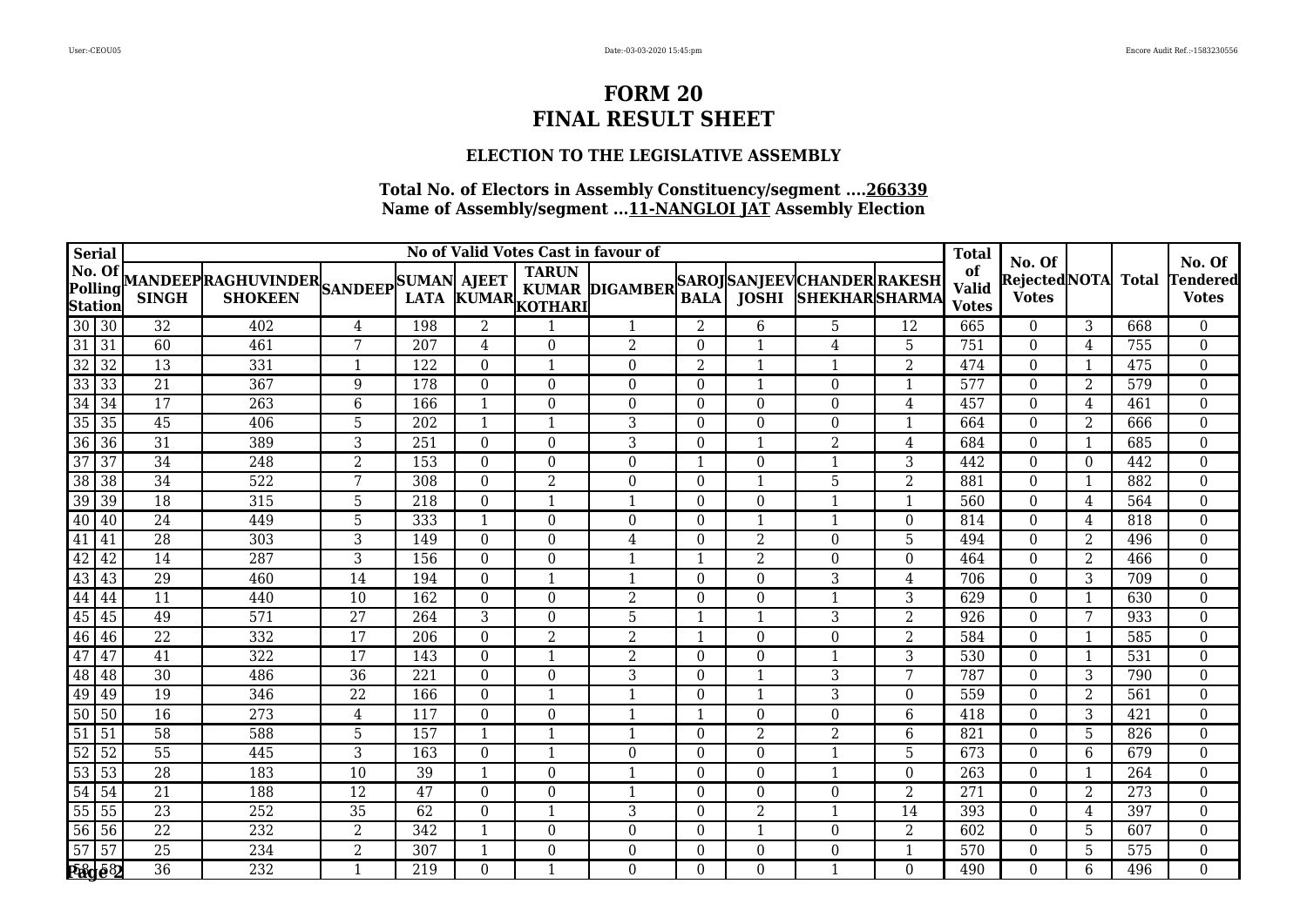## **ELECTION TO THE LEGISLATIVE ASSEMBLY**

| <b>Serial</b>                       |                 |                 |                                                                          |                  |                  |                  | No of Valid Votes Cast in favour of |                                             |                  |                  |                            |                         | <b>Total</b>                       | No. Of                        |                |                  | No. Of                          |
|-------------------------------------|-----------------|-----------------|--------------------------------------------------------------------------|------------------|------------------|------------------|-------------------------------------|---------------------------------------------|------------------|------------------|----------------------------|-------------------------|------------------------------------|-------------------------------|----------------|------------------|---------------------------------|
| No. Of<br>Polling<br><b>Station</b> |                 | <b>SINGH</b>    | MANDEEPRAGHUVINDER<br>SINGH SHOKEEN SANDEEP LATA KUMAL<br><b>SHOKEEN</b> |                  |                  |                  | LATA KUMAR KOTHARI                  | KUMAR DIGAMBER SAROJ SANJEEV CHANDER RAKESH | <b>BALA</b>      |                  | <b>JOSHI SHEKHARSHARMA</b> |                         | of<br><b>Valid</b><br><b>Votes</b> | Rejected NOTA<br><b>Votes</b> |                | Total            | <b>Tendered</b><br><b>Votes</b> |
| 59 59                               |                 | 18              | 258                                                                      | $\mathbf{1}$     | 318              | $\overline{0}$   | $\Omega$                            | $\mathbf 1$                                 | $\overline{0}$   | $\boldsymbol{0}$ | $\theta$                   | $\theta$                | 596                                | $\mathbf{0}$                  | 3              | 599              | $\overline{0}$                  |
| 60 60                               |                 | $\overline{31}$ | 237                                                                      | $\overline{0}$   | 453              | $\theta$         | $\theta$                            | $\mathbf{1}$                                | $\overline{1}$   | $\Omega$         | $\theta$                   | $\Omega$                | 723                                | $\theta$                      | 5              | 728              | $\overline{0}$                  |
| 61                                  | 61              | $\overline{18}$ | $\overline{297}$                                                         | $\mathbf{1}$     | $\overline{273}$ | $\mathbf{1}$     | $\Omega$                            | $\overline{0}$                              | $\mathbf{1}$     | $\Omega$         | $\Omega$                   | 3                       | 594                                | $\Omega$                      | $\overline{4}$ | 598              | $\overline{0}$                  |
| 62                                  | 62              | 47              | 271                                                                      | $\mathbf{1}$     | 450              | $\mathbf{0}$     | $\mathbf{1}$                        | $\mathbf{1}$                                | $\boldsymbol{0}$ | $\boldsymbol{0}$ | $\Omega$                   | $\mathbf 0$             | 771                                | $\theta$                      | $5\phantom{.}$ | 776              | $\boldsymbol{0}$                |
| 63                                  | 63              | $\overline{27}$ | 244                                                                      | $\boldsymbol{0}$ | 336              | $\mathbf{0}$     | $\theta$                            | $\Omega$                                    | $\boldsymbol{0}$ | 1                | $\Omega$                   | $\theta$                | 608                                | $\boldsymbol{0}$              | 9              | 617              | $\boldsymbol{0}$                |
| 64                                  | 64              | $\overline{22}$ | 156                                                                      | $\boldsymbol{0}$ | 249              | $\boldsymbol{0}$ | $\Omega$                            | $\Omega$                                    | $\Omega$         | $\boldsymbol{0}$ | $\theta$                   | $\theta$                | 427                                | $\theta$                      | 2              | 429              | $\boldsymbol{0}$                |
| 65                                  | 65              | $\overline{38}$ | 236                                                                      | $\overline{2}$   | 371              | $\mathbf{1}$     | $\Omega$                            | $\overline{0}$                              | $\boldsymbol{0}$ | $\mathbf{1}$     | $\mathbf{1}$               | $\overline{\mathbf{1}}$ | 651                                | $\theta$                      | 6              | 657              | $\overline{0}$                  |
| 66                                  | 66              | 69              | 260                                                                      | $\mathbf{1}$     | 342              | $\boldsymbol{0}$ | $\mathbf{1}$                        | $\Omega$                                    | $\mathbf{1}$     | $\boldsymbol{0}$ | $\overline{0}$             | $\overline{2}$          | 676                                | $\theta$                      | 3              | 679              | $\boldsymbol{0}$                |
| 67                                  | 67              | 28              | 204                                                                      | $\mathbf{1}$     | 200              | $\mathbf{1}$     | $\theta$                            | $\mathbf{1}$                                | $\mathbf{1}$     | $\boldsymbol{0}$ | $\overline{2}$             | $\theta$                | 438                                | $\theta$                      |                | 439              | $\boldsymbol{0}$                |
| 68                                  | 68              | 62              | 268                                                                      | $\overline{2}$   | 306              | $\overline{2}$   | $\mathbf{1}$                        | $\boldsymbol{0}$                            | $\mathbf{1}$     | $\boldsymbol{0}$ | $\overline{0}$             | $\boldsymbol{0}$        | 642                                | $\theta$                      | 3              | 645              | $\boldsymbol{0}$                |
| 69                                  | 69              | $\overline{32}$ | $\overline{250}$                                                         | $\mathbf{1}$     | 316              | $\mathbf{0}$     | $\Omega$                            | $\Omega$                                    | $\boldsymbol{0}$ | $\boldsymbol{0}$ | $\Omega$                   | $\overline{2}$          | 601                                | $\Omega$                      | 5              | 606              | $\boldsymbol{0}$                |
| 70                                  | 70              | 40              | 353                                                                      | 8                | 299              | $\boldsymbol{0}$ | $\Omega$                            | $\overline{0}$                              | $\Omega$         | $\mathbf{1}$     | $\Omega$                   | 4                       | 705                                | $\theta$                      | 6              | 711              | $\overline{0}$                  |
| $\overline{71}$                     | 71              | $\overline{10}$ | $\overline{260}$                                                         | $\mathbf{1}$     | $\overline{202}$ | $\mathbf{0}$     | $\Omega$                            | $\boldsymbol{0}$                            | $\boldsymbol{0}$ | $\boldsymbol{0}$ | $\overline{0}$             | $\boldsymbol{0}$        | 473                                | $\mathbf{0}$                  | 2              | 475              | $\boldsymbol{0}$                |
| $\overline{72}$                     | $\overline{72}$ | $\overline{36}$ | 409                                                                      | $\overline{4}$   | 166              | $\overline{2}$   | $\mathbf{1}$                        | $\overline{0}$                              | $\Omega$         | $\mathbf{1}$     | $\overline{2}$             | 5                       | 626                                | $\Omega$                      | 2              | 628              | $\boldsymbol{0}$                |
| $\overline{73}$                     | $\overline{73}$ | $\overline{33}$ | 337                                                                      | $9\,$            | 144              | $\boldsymbol{0}$ | $\Omega$                            | $\overline{2}$                              | $\mathbf{1}$     | $\overline{a}$   | $\overline{2}$             | 6                       | 536                                | $\theta$                      | $\overline{2}$ | 538              | $\boldsymbol{0}$                |
| 74                                  | 74              | $\overline{28}$ | 324                                                                      | $\overline{15}$  | 185              | $\mathbf{1}$     | $\Omega$                            | $\overline{2}$                              | $\boldsymbol{0}$ | $\overline{4}$   | $\overline{2}$             | 7                       | 568                                | $\theta$                      | 3              | $\overline{571}$ | $\boldsymbol{0}$                |
| 75                                  | 75              | 32              | 299                                                                      | $\,6\,$          | 159              | $\mathbf{1}$     | $\Omega$                            | $\mathbf{1}$                                | $\mathbf{1}$     | $\overline{2}$   | $\mathbf{1}$               | $\overline{2}$          | 504                                | $\theta$                      |                | 505              | $\boldsymbol{0}$                |
| 76                                  | 76              | $\overline{25}$ | 330                                                                      | $\overline{2}$   | 463              | $\theta$         | $\Omega$                            | $\Omega$                                    | $\Omega$         | $\boldsymbol{0}$ | $\Omega$                   | $\mathbf 1$             | 821                                | $\Omega$                      | 5              | 826              | $\boldsymbol{0}$                |
| $\overline{77}$                     | $\overline{77}$ | $\overline{21}$ | $\overline{266}$                                                         | $\mathbf{1}$     | 418              | $\mathbf{1}$     | $\theta$                            | $\Omega$                                    | $\boldsymbol{0}$ | $\mathbf{1}$     | 3                          | $\overline{2}$          | 713                                | $\mathbf{0}$                  | 9              | $\overline{722}$ | $\boldsymbol{0}$                |
| 78                                  | 78              | 23              | 232                                                                      | $\boldsymbol{0}$ | 268              | $\mathbf{1}$     | $\Omega$                            | $\boldsymbol{0}$                            | 0                | $\boldsymbol{0}$ | $\mathbf{1}$               | $\overline{1}$          | 526                                | $\boldsymbol{0}$              | 6              | 532              | $\overline{0}$                  |
| 79                                  | 79              | 10              | 128                                                                      | $\boldsymbol{0}$ | 191              | $\overline{0}$   | $\Omega$                            | $\Omega$                                    | $\Omega$         | 1                | $\theta$                   | $\theta$                | 330                                | $\theta$                      | 3              | 333              | $\boldsymbol{0}$                |
| 80                                  | 80              | $\overline{12}$ | 332                                                                      | $\mathbf{1}$     | 384              | $\overline{2}$   | $\theta$                            | $\mathbf{1}$                                | $\boldsymbol{0}$ | $\boldsymbol{0}$ | $\Omega$                   | $\mathbf{1}$            | 733                                | $\theta$                      | 10             | 743              | $\boldsymbol{0}$                |
| $\overline{81}$                     | 81              | 31              | 245                                                                      | $\overline{2}$   | 342              | $\boldsymbol{0}$ | $\theta$                            | $\overline{0}$                              | $\Omega$         | 1                | $\overline{2}$             | $\overline{2}$          | 625                                | $\theta$                      | 8              | 633              | $\overline{0}$                  |
| 82                                  | $\overline{82}$ | $\overline{10}$ | 200                                                                      | $\boldsymbol{0}$ | 195              | $\boldsymbol{0}$ | $\Omega$                            | $\Omega$                                    | $\Omega$         | $\boldsymbol{0}$ | $\boldsymbol{0}$           | $\overline{2}$          | 407                                | $\theta$                      | 4              | 411              | $\boldsymbol{0}$                |
| $\overline{83}$                     | 83              | $\overline{27}$ | 205                                                                      | $\mathbf{1}$     | 385              | $\boldsymbol{0}$ | $\Omega$                            | $\Omega$                                    | 1                | $\boldsymbol{0}$ | $\overline{2}$             | $\theta$                | 621                                | $\theta$                      | 9              | 630              | $\boldsymbol{0}$                |
| 84                                  | 84              | 38              | 285                                                                      | $\mathbf{1}$     | 458              | $\mathbf{1}$     | $\Omega$                            | $\overline{0}$                              | $\Omega$         | $\boldsymbol{0}$ | $\mathbf{1}$               | $\overline{2}$          | 786                                | $\Omega$                      | 8              | 794              | $\overline{0}$                  |
| 85                                  | 85              | 46              | 259                                                                      | $\mathbf{1}$     | 175              | $\mathbf{1}$     | $\Omega$                            | $\overline{0}$                              | $\Omega$         | $\Omega$         | $\Omega$                   | $\Omega$                | 482                                | $\theta$                      | 5              | 487              | $\boldsymbol{0}$                |
| $\overline{86}$                     | 86              | 24              | 259                                                                      | $\overline{2}$   | 245              | $\boldsymbol{0}$ | $\overline{\mathbf{1}}$             |                                             | $\Omega$         | $\boldsymbol{0}$ | 3                          | $\theta$                | 535                                | $\mathbf{0}$                  | 2              | 537              | $\overline{0}$                  |
|                                     | <b>Page 3</b>   | $\overline{22}$ | 283                                                                      | $\mathbf{1}$     | 255              | $\theta$         | $\Omega$                            | $\overline{0}$                              | $\Omega$         | $\boldsymbol{0}$ | $\overline{2}$             | $\Omega$                | 563                                | $\Omega$                      | $\overline{2}$ | 565              | $\overline{0}$                  |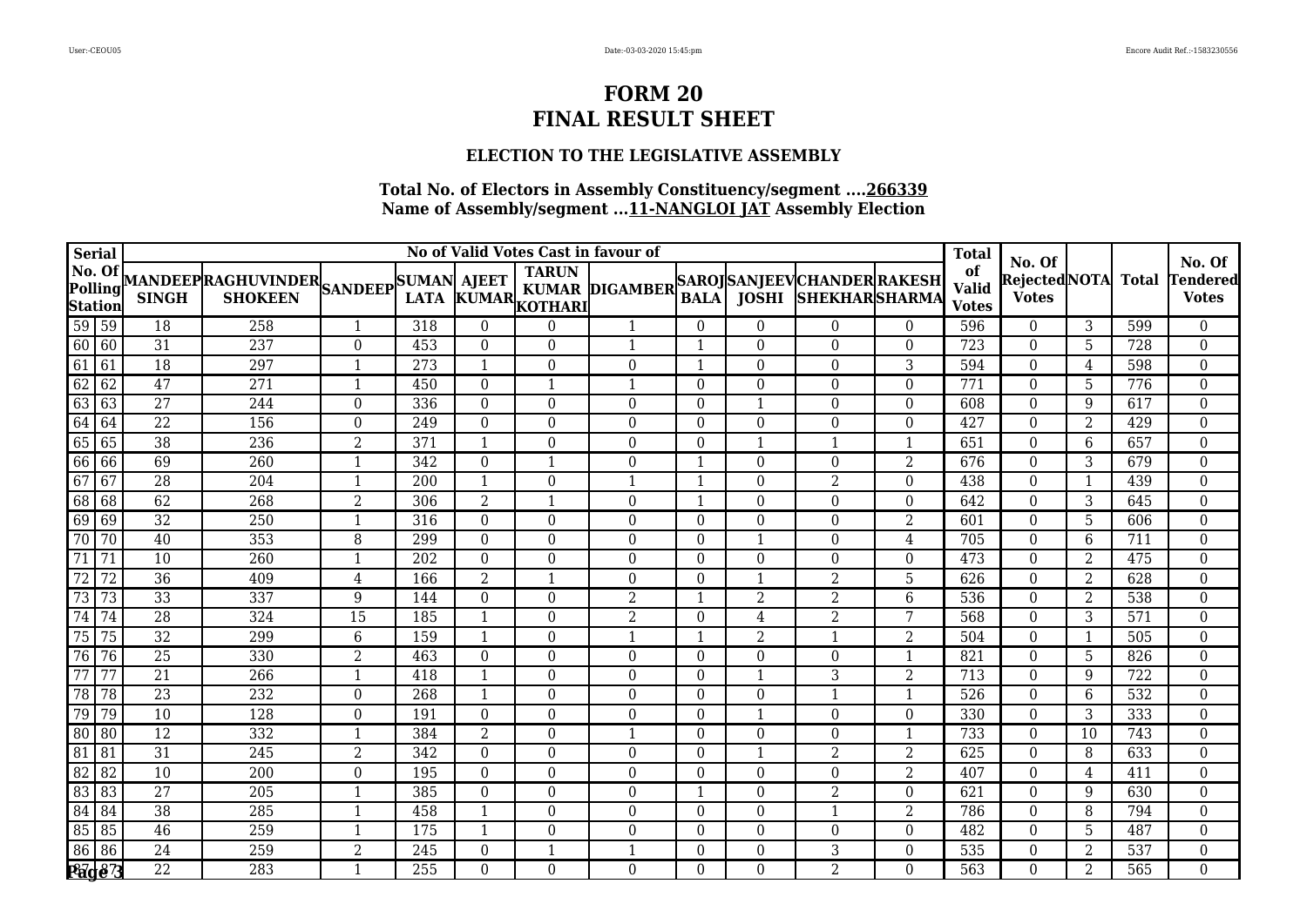## **ELECTION TO THE LEGISLATIVE ASSEMBLY**

| <b>Serial</b>                       |                 |                 |                                                                          |                  |     |                  |                         | No of Valid Votes Cast in favour of         |                  |                  |                            |                  | <b>Total</b>                       | No. Of                        |                |       | No. Of                          |
|-------------------------------------|-----------------|-----------------|--------------------------------------------------------------------------|------------------|-----|------------------|-------------------------|---------------------------------------------|------------------|------------------|----------------------------|------------------|------------------------------------|-------------------------------|----------------|-------|---------------------------------|
| No. Of<br>Polling<br><b>Station</b> |                 | <b>SINGH</b>    | MANDEEPRAGHUVINDER<br>SINGH SHOKEEN SANDEEP LATA KUMAL<br><b>SHOKEEN</b> |                  |     |                  | LATA KUMAR ROTHARD      | KUMAR DIGAMBER SAROJ SANJEEV CHANDER RAKESH | <b>BALA</b>      |                  | <b>JOSHI SHEKHARSHARMA</b> |                  | of<br><b>Valid</b><br><b>Votes</b> | Rejected NOTA<br><b>Votes</b> |                | Total | <b>Tendered</b><br><b>Votes</b> |
| 88 88                               |                 | 33              | 325                                                                      | 3                | 202 | $\overline{0}$   | $\Omega$                | $\mathbf{1}$                                | 1                | $\boldsymbol{0}$ | $\mathbf{1}$               | $\boldsymbol{0}$ | 566                                | $\mathbf{0}$                  | 7              | 573   | $\overline{0}$                  |
| $\overline{89}$                     | 89              | $\overline{12}$ | 213                                                                      | $\overline{0}$   | 148 | $\mathbf{1}$     | $\theta$                | $\Omega$                                    | $\overline{1}$   | $\Omega$         | $\mathbf{1}$               | $\Omega$         | 376                                | $\theta$                      | $\Omega$       | 376   | $\overline{0}$                  |
| $\overline{90}$                     | $\sqrt{90}$     | $\overline{22}$ | 361                                                                      | $6\phantom{1}6$  | 215 | $\mathbf{0}$     | $\Omega$                | $\overline{4}$                              | $\boldsymbol{0}$ | $\Omega$         | $\theta$                   | 4                | $\overline{612}$                   | $\Omega$                      | 1              | 613   | $\boldsymbol{0}$                |
| 91                                  | 91              | $\overline{36}$ | 265                                                                      | $\mathbf{1}$     | 177 | $\boldsymbol{0}$ | $\Omega$                | $\mathbf{1}$                                | $\boldsymbol{0}$ | $\boldsymbol{0}$ | 1                          | $\mathbf{1}$     | 482                                | $\mathbf{0}$                  | 3              | 485   | $\boldsymbol{0}$                |
| 92                                  | $\sqrt{92}$     | 57              | 274                                                                      | $\overline{2}$   | 238 | $\mathbf{1}$     | $\Omega$                | $\overline{2}$                              | $\boldsymbol{0}$ | $\boldsymbol{0}$ | $\mathbf{1}$               | $\overline{1}$   | 576                                | $\boldsymbol{0}$              | $\overline{4}$ | 580   | $\boldsymbol{0}$                |
| $\overline{93}$                     | $\sqrt{93}$     | 48              | $\overline{274}$                                                         | 2                | 241 | $\theta$         | 3                       | $\overline{0}$                              | $\Omega$         | 4                | 2                          | 6                | 580                                | $\theta$                      | $\theta$       | 580   | $\boldsymbol{0}$                |
| 94                                  | 94              | $\overline{37}$ | 366                                                                      | $\boldsymbol{0}$ | 324 | $\overline{3}$   | $\overline{1}$          | $\overline{0}$                              | $\boldsymbol{0}$ | $\overline{2}$   | $\overline{0}$             | $\overline{1}$   | 734                                | $\mathbf{0}$                  | 2              | 736   | $\overline{0}$                  |
| 95                                  | 95              | 29              | 240                                                                      | $\,6\,$          | 228 | $\overline{2}$   | $\Omega$                | $\overline{4}$                              | 3                | 6                | 3                          | $\overline{2}$   | $\overline{523}$                   | $\theta$                      | 2              | 525   | $\boldsymbol{0}$                |
| 96                                  | 96              | 9               | 185                                                                      | $\boldsymbol{0}$ | 136 | $\mathbf{1}$     | $\theta$                | $\Omega$                                    | $\Omega$         | $\mathbf{1}$     | 1                          | $\mathbf 1$      | 334                                | $\theta$                      | 3              | 337   | $\boldsymbol{0}$                |
| 97                                  | $\overline{97}$ | $\overline{24}$ | 261                                                                      | $\overline{2}$   | 405 | $\mathbf{1}$     | $\theta$                | $\boldsymbol{0}$                            | $\boldsymbol{0}$ | $\boldsymbol{0}$ | 2                          | $\mathbf{1}$     | 696                                | $\theta$                      | 8              | 704   | $\boldsymbol{0}$                |
| 98                                  | 98              | $\overline{38}$ | $\overline{349}$                                                         | $\boldsymbol{0}$ | 305 | $\mathbf{1}$     | $\Omega$                | $\mathbf 1$                                 | $\boldsymbol{0}$ | $\boldsymbol{0}$ | $\Omega$                   | $\boldsymbol{0}$ | 694                                | $\Omega$                      | 7              | 701   | $\boldsymbol{0}$                |
| 99                                  | $\sqrt{99}$     | $\overline{12}$ | 242                                                                      | $\mathbf 0$      | 199 | $\boldsymbol{0}$ | $\Omega$                | $\overline{0}$                              | $\Omega$         | $\boldsymbol{0}$ | $\Omega$                   | $\theta$         | 453                                | $\theta$                      | 3              | 456   | $\boldsymbol{0}$                |
| 100 100                             |                 | $\overline{16}$ | $\overline{256}$                                                         | $\mathbf{1}$     | 322 | $\mathbf{1}$     | $\Omega$                | $\theta$                                    | $\boldsymbol{0}$ | $\boldsymbol{0}$ | $\Omega$                   | $\boldsymbol{0}$ | 596                                | $\mathbf{0}$                  | 6              | 602   | $\boldsymbol{0}$                |
| 101 101                             |                 | 19              | 232                                                                      | $\boldsymbol{0}$ | 398 | $\boldsymbol{0}$ | $\Omega$                |                                             | $\Omega$         | $\boldsymbol{0}$ | $\Omega$                   | $\theta$         | 650                                | $\theta$                      | 3              | 653   | $\boldsymbol{0}$                |
| 102102                              |                 | $\overline{21}$ | 286                                                                      | 1                | 509 | $\mathbf{1}$     | $\Omega$                | $\Omega$                                    | $\theta$         | $\boldsymbol{0}$ | $\mathbf{1}$               | 3                | 822                                | $\theta$                      | 6              | 828   | $\boldsymbol{0}$                |
| $\overline{103}$ 103                |                 | $\overline{27}$ | 352                                                                      | $\mathbf{1}$     | 357 | $\boldsymbol{0}$ | $\mathbf{0}$            | 4                                           | $\overline{0}$   | $\boldsymbol{0}$ | $\boldsymbol{0}$           | $\mathbf{1}$     | 742                                | $\theta$                      | 4              | 746   | $\boldsymbol{0}$                |
| 104104                              |                 | 20              | 335                                                                      | $\boldsymbol{0}$ | 354 | $\mathbf{1}$     | $\overline{\mathbf{1}}$ |                                             | $\boldsymbol{0}$ | $\boldsymbol{0}$ | $\Omega$                   | $\overline{2}$   | 714                                | $\theta$                      | 9              | 723   | $\boldsymbol{0}$                |
| 105 105                             |                 | $\overline{21}$ | 266                                                                      | $\boldsymbol{0}$ | 314 | $\theta$         | $\theta$                | $\Omega$                                    | $\Omega$         | $\boldsymbol{0}$ | $\theta$                   | $\mathbf 1$      | 602                                | $\theta$                      | 5              | 607   | $\boldsymbol{0}$                |
| 106 106                             |                 | 17              | 294                                                                      | $\overline{3}$   | 356 | $\boldsymbol{0}$ | $\theta$                | $\overline{0}$                              | $\boldsymbol{0}$ | $\boldsymbol{0}$ | 1                          | $\boldsymbol{0}$ | 671                                | $\mathbf{0}$                  | 4              | 675   | $\boldsymbol{0}$                |
| 107 107                             |                 | 28              | 252                                                                      | $\sqrt{3}$       | 353 | $\overline{2}$   | $\theta$                | $\mathbf{1}$                                | $\boldsymbol{0}$ | $\boldsymbol{0}$ | $\overline{0}$             | $\mathbf{0}$     | 639                                | $\boldsymbol{0}$              | 6              | 645   | $\overline{0}$                  |
| 108 108                             |                 | $\overline{15}$ | 234                                                                      | 3                | 266 | $\mathbf{0}$     | $\Omega$                |                                             | $\Omega$         | $\boldsymbol{0}$ | $\Omega$                   | $\theta$         | 519                                | $\theta$                      | 4              | 523   | $\boldsymbol{0}$                |
| 109 109                             |                 | $\overline{27}$ | 327                                                                      | $\overline{2}$   | 267 | $\mathbf{1}$     | $\theta$                | $\overline{0}$                              | $\overline{0}$   | $\boldsymbol{0}$ | $\mathbf{1}$               | $\mathbf 1$      | 626                                | $\theta$                      | 4              | 630   | $\boldsymbol{0}$                |
| 110 110                             |                 | 15              | 269                                                                      | $\overline{3}$   | 282 | $\mathbf{1}$     | $\theta$                | $\mathbf{1}$                                | $\Omega$         | $\boldsymbol{0}$ | $\Omega$                   | $\overline{2}$   | 573                                | $\Omega$                      | 8              | 581   | $\overline{0}$                  |
| 111 111                             |                 | $\overline{23}$ | 349                                                                      | $\overline{4}$   | 278 | $\boldsymbol{0}$ | $\Omega$                | -1                                          | $\Omega$         | $\boldsymbol{0}$ | $\overline{0}$             | $\theta$         | 655                                | $\theta$                      | 7              | 662   | $\boldsymbol{0}$                |
| 112112                              |                 | $\overline{13}$ | 321                                                                      | 1                | 356 | $\mathbf{0}$     | $\Omega$                | $\Omega$                                    | $\Omega$         | $\boldsymbol{0}$ | $\mathbf{1}$               | $\theta$         | 692                                | $\theta$                      | 5              | 697   | $\boldsymbol{0}$                |
| 113113                              |                 | 14              | 215                                                                      | $\overline{2}$   | 144 | $\boldsymbol{0}$ | $\Omega$                | $\overline{0}$                              | $\Omega$         | $\boldsymbol{0}$ | $\mathbf{1}$               | $\overline{1}$   | 377                                | $\theta$                      |                | 378   | $\overline{0}$                  |
| 114 114                             |                 | 34              | 315                                                                      | $\overline{11}$  | 355 | $\overline{2}$   | 1                       | $\overline{4}$                              | $\overline{2}$   | $\Omega$         | $\overline{2}$             | 4                | 730                                | $\theta$                      |                | 731   | $\boldsymbol{0}$                |
| 115 115                             |                 | 37              | 295                                                                      | $\overline{2}$   | 289 |                  | $\theta$                | -1                                          | $\mathbf{1}$     | $\boldsymbol{0}$ | $\mathbf{1}$               | $\mathbf 1$      | 628                                | $\mathbf{0}$                  | 4              | 632   | $\overline{0}$                  |
|                                     | 24.4            | 67              | 280                                                                      | $\overline{3}$   | 229 | $\overline{2}$   | $\overline{\mathbf{1}}$ |                                             | $\mathbf{1}$     | $\mathbf{1}$     | $\overline{2}$             | $\mathbf 1$      | 588                                | $\theta$                      | 6              | 594   | $\overline{0}$                  |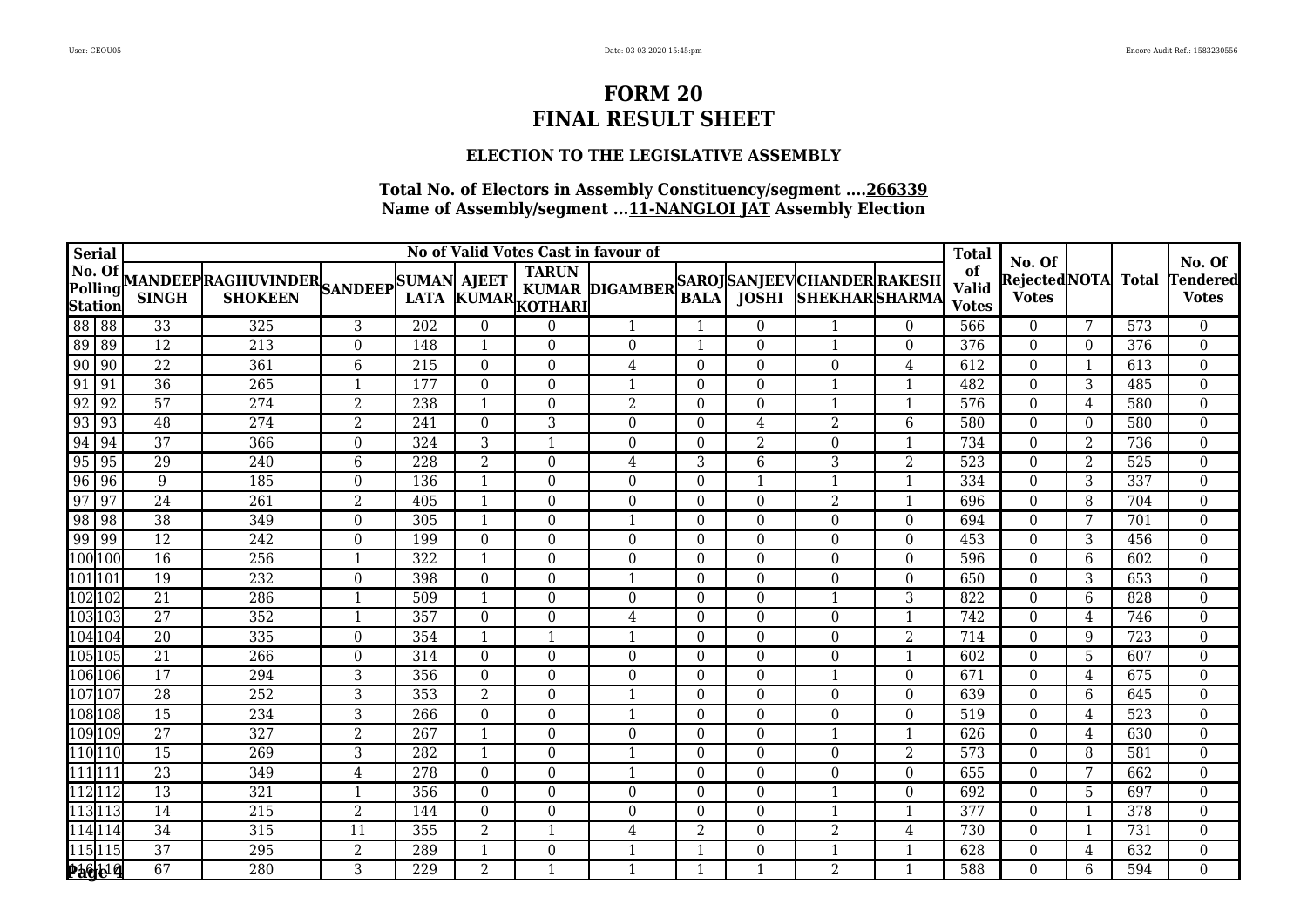## **ELECTION TO THE LEGISLATIVE ASSEMBLY**

| <b>Serial</b>                       |                 |                                                           |                 |                  |                  |                    | No of Valid Votes Cast in favour of         |                  |                  |                       |                | <b>Total</b>                       | No. Of                        |                |                  | No. Of                          |
|-------------------------------------|-----------------|-----------------------------------------------------------|-----------------|------------------|------------------|--------------------|---------------------------------------------|------------------|------------------|-----------------------|----------------|------------------------------------|-------------------------------|----------------|------------------|---------------------------------|
| No. Of<br>Polling<br><b>Station</b> | <b>SINGH</b>    | MANDEEP RAGHUVINDER SANDEEP SUMAN AJEET<br><b>SHOKEEN</b> |                 |                  |                  | LATA KUMAR KOTHARI | KUMAR DIGAMBER SAROJ SANJEEV CHANDER RAKESH | <b>BALA</b>      | <b>JOSHI</b>     | <b>SHEKHAR SHARMA</b> |                | of<br><b>Valid</b><br><b>Votes</b> | Rejected NOTA<br><b>Votes</b> |                | <b>Total</b>     | <b>Tendered</b><br><b>Votes</b> |
| 117 117                             | 57              | 268                                                       | 4               | 235              | $\mathbf{1}$     | $\Omega$           | $\overline{2}$                              | $\overline{0}$   | $\boldsymbol{0}$ | $\theta$              | $\theta$       | 567                                | $\mathbf{0}$                  | $\overline{2}$ | 569              | $\overline{0}$                  |
| 118 118                             | 181             | 159                                                       | 15              | 187              | $\mathbf{1}$     | $\theta$           | $\mathbf{1}$                                | 2                | $\Omega$         | $\theta$              | $\Omega$       | 546                                | $\theta$                      | 1              | 547              | $\overline{0}$                  |
| 119 119                             | $\overline{41}$ | 265                                                       | 8               | 192              | $\mathbf{0}$     | $\mathbf{1}$       | $\mathbf{1}$                                | $\Omega$         | $\mathbf{1}$     | $\Omega$              | $\overline{0}$ | 509                                | $\Omega$                      | 2              | 511              | $\overline{0}$                  |
| 120 120                             | $\overline{26}$ | 270                                                       | 8               | 178              | $\boldsymbol{0}$ | $\Omega$           | $\mathbf{1}$                                | $\boldsymbol{0}$ | $\boldsymbol{0}$ | $\overline{2}$        | $\mathbf 0$    | 485                                | $\theta$                      | 3              | 488              | $\boldsymbol{0}$                |
| 121 121                             | 53              | 390                                                       | $\,4\,$         | 317              | $\mathbf{0}$     | $\Omega$           | $\mathbf{1}$                                | $\mathbf{1}$     | $\boldsymbol{0}$ | $\Omega$              | 3              | 769                                | $\boldsymbol{0}$              | 8              | 777              | $\boldsymbol{0}$                |
| 122 122                             | $\overline{37}$ | $\overline{251}$                                          | $\overline{12}$ | 259              | 3                | -1                 | $\Omega$                                    | $\overline{1}$   | 4                | $\Omega$              | $\overline{2}$ | $\overline{570}$                   | $\theta$                      | 3              | 573              | 0                               |
| 123123                              | 41              | 398                                                       | $\overline{28}$ | 245              | $\overline{2}$   | $\Omega$           | $\overline{4}$                              | $\boldsymbol{0}$ | 1                | $\overline{3}$        | 5              | 727                                | $\theta$                      | 6              | 733              | $\overline{0}$                  |
| 124 124                             | $\overline{36}$ | $\overline{277}$                                          | 19              | 226              | $\boldsymbol{0}$ | $\mathbf{1}$       | $\mathbf{1}$                                | $\boldsymbol{0}$ | 1                | $\mathbf{1}$          | 4              | 566                                | $\theta$                      |                | 567              | $\boldsymbol{0}$                |
| 125125                              | 36              | 304                                                       | 28              | 203              | $\overline{2}$   | $\mathbf{1}$       | $\Omega$                                    | $\Omega$         | $\mathbf{1}$     | 3                     | $\mathbf{1}$   | 579                                | $\theta$                      |                | 580              | $\boldsymbol{0}$                |
| 126 126                             | $\overline{20}$ | 223                                                       | $\overline{17}$ | 157              | $\mathbf{1}$     | $\mathbf{1}$       | $\overline{2}$                              | $\boldsymbol{0}$ | 1                | $\overline{0}$        | 4              | 426                                | $\theta$                      | 2              | 428              | $\boldsymbol{0}$                |
| 127127                              | $\overline{43}$ | 469                                                       | $\overline{28}$ | 178              | $\boldsymbol{0}$ | $\theta$           | 7                                           | 3                | 3                | $\mathbf{1}$          | 9              | 741                                | $\theta$                      | 3              | 744              | $\boldsymbol{0}$                |
| 128 128                             | 53              | 372                                                       | 36              | 191              | $\mathbf{1}$     | 2                  | $\mathbf{1}$                                | $\overline{2}$   | $\mathbf{1}$     | $\overline{2}$        | $\overline{2}$ | 663                                | $\theta$                      | 3              | 666              | $\overline{0}$                  |
| 129 129                             | $\overline{53}$ | 252                                                       | $\overline{26}$ | 140              | 3                | $\Omega$           | $\mathbf{1}$                                | $\mathbf{1}$     | $\boldsymbol{0}$ | $\overline{2}$        | $\overline{3}$ | 481                                | $\mathbf{0}$                  | 5              | 486              | $\boldsymbol{0}$                |
| 130 130                             | $\overline{30}$ | 243                                                       | $\overline{15}$ | 140              | $\overline{2}$   | $\Omega$           |                                             | $\Omega$         | $\boldsymbol{0}$ | $\Omega$              | 3              | 434                                | $\Omega$                      | $\mathbf{1}$   | 435              | $\boldsymbol{0}$                |
| 131131                              | 48              | 356                                                       | 35              | 218              | $\boldsymbol{0}$ | $\Omega$           | $\overline{2}$                              | $\theta$         | 4                | 4                     | 4              | 671                                | $\theta$                      | 3              | 674              | $\boldsymbol{0}$                |
| 132132                              | $\overline{24}$ | 467                                                       | $\overline{2}$  | $\overline{271}$ | $\mathbf{1}$     | $\Omega$           | $\overline{2}$                              | 1                | $\boldsymbol{0}$ | $\mathbf{1}$          | $\mathbf{0}$   | 769                                | $\theta$                      | 5              | 774              | $\boldsymbol{0}$                |
| 133133                              | 20              | 326                                                       | $\overline{2}$  | 202              | $\mathbf{1}$     | $\Omega$           | $\mathbf{1}$                                | $\boldsymbol{0}$ | 1                | 7                     | 4              | 564                                | $\mathbf{0}$                  | $5\phantom{.}$ | 569              | $\boldsymbol{0}$                |
| 134 134                             | 29              | 491                                                       | 10              | 239              | $\theta$         | $\mathbf{1}$       | $\overline{2}$                              | $\Omega$         | 3                | $\mathbf{1}$          | 3              | 779                                | $\theta$                      |                | 780              | $\boldsymbol{0}$                |
| 135 135                             | $\overline{22}$ | $\overline{405}$                                          | $\overline{4}$  | $\overline{261}$ | $\mathbf{1}$     | $\theta$           | $\overline{0}$                              | $\overline{2}$   | 3                | $\mathbf{1}$          | $\mathbf{1}$   | $\overline{700}$                   | $\mathbf{0}$                  | 2              | $\overline{702}$ | $\boldsymbol{0}$                |
| 136 136                             | 38              | 368                                                       | $\sqrt{3}$      | 233              | $\overline{2}$   | $\overline{2}$     | $\overline{0}$                              | $\mathbf{1}$     | $\overline{1}$   | $\Omega$              | 3              | 651                                | $\boldsymbol{0}$              | $\overline{2}$ | 653              | $\overline{0}$                  |
| 137137                              | 78              | 475                                                       | 3               | 329              | 3                | $\overline{2}$     |                                             | 1                | 1                | $\overline{2}$        | $\overline{2}$ | 897                                | $\theta$                      | 10             | 907              | $\boldsymbol{0}$                |
| 138 138                             | $\overline{26}$ | 368                                                       | $\overline{3}$  | 234              | $\mathbf{1}$     | $\mathbf{1}$       | $\mathbf 1$                                 | $\mathbf 1$      | $\mathbf{1}$     | $\mathbf{1}$          | 4              | 641                                | $\theta$                      | 4              | 645              | $\boldsymbol{0}$                |
| 139139                              | 37              | 359                                                       | $\mathbf{1}$    | 263              | $\boldsymbol{0}$ | $\theta$           | $\mathbf{1}$                                | $\theta$         | $\mathbf 1$      | $\mathbf{1}$          | 4              | 667                                | $\Omega$                      | $5\phantom{.}$ | 672              | $\overline{0}$                  |
| 140 140                             | $\overline{36}$ | $\overline{317}$                                          | $\overline{3}$  | $\overline{225}$ | $\boldsymbol{0}$ | $\Omega$           | $\overline{2}$                              | $\Omega$         | $\boldsymbol{0}$ | $\overline{2}$        | $\overline{2}$ | 587                                | $\theta$                      | 2              | 589              | $\boldsymbol{0}$                |
| 141 141                             | $\overline{38}$ | 471                                                       | 11              | 296              | $\mathbf{1}$     |                    |                                             | $\Omega$         | $\boldsymbol{0}$ | $\overline{2}$        | 4              | 825                                | $\theta$                      | 5              | 830              | $\boldsymbol{0}$                |
| 142 142                             | 29              | 373                                                       | $\overline{3}$  | 226              | $\overline{2}$   | $\theta$           | $\overline{0}$                              | $\Omega$         | $\overline{2}$   | $\overline{2}$        | 8              | 645                                | $\Omega$                      | 2              | 647              | $\overline{0}$                  |
| 143 143                             | 29              | 411                                                       | $\overline{3}$  | 220              | $\mathbf{1}$     | $\Omega$           |                                             | $\Omega$         | $\overline{2}$   | $\Omega$              | $\mathbf 1$    | 668                                | $\theta$                      |                | 669              | $\boldsymbol{0}$                |
| 144 144                             | 24              | 374                                                       | $\overline{4}$  | 225              | $\overline{2}$   | 1                  | -1                                          | $\overline{2}$   | $\mathbf{1}$     | $\mathbf{1}$          | 3              | 638                                | $\mathbf{0}$                  | 2              | 640              | $\overline{0}$                  |
| 24545                               | $\overline{32}$ | 377                                                       | 9               | 200              | $\mathbf{0}$     | $\Omega$           | $\overline{0}$                              | $\Omega$         | $\mathbf{1}$     | 4                     | $\mathbf 1$    | 624                                | $\Omega$                      | $\theta$       | 624              | $\overline{0}$                  |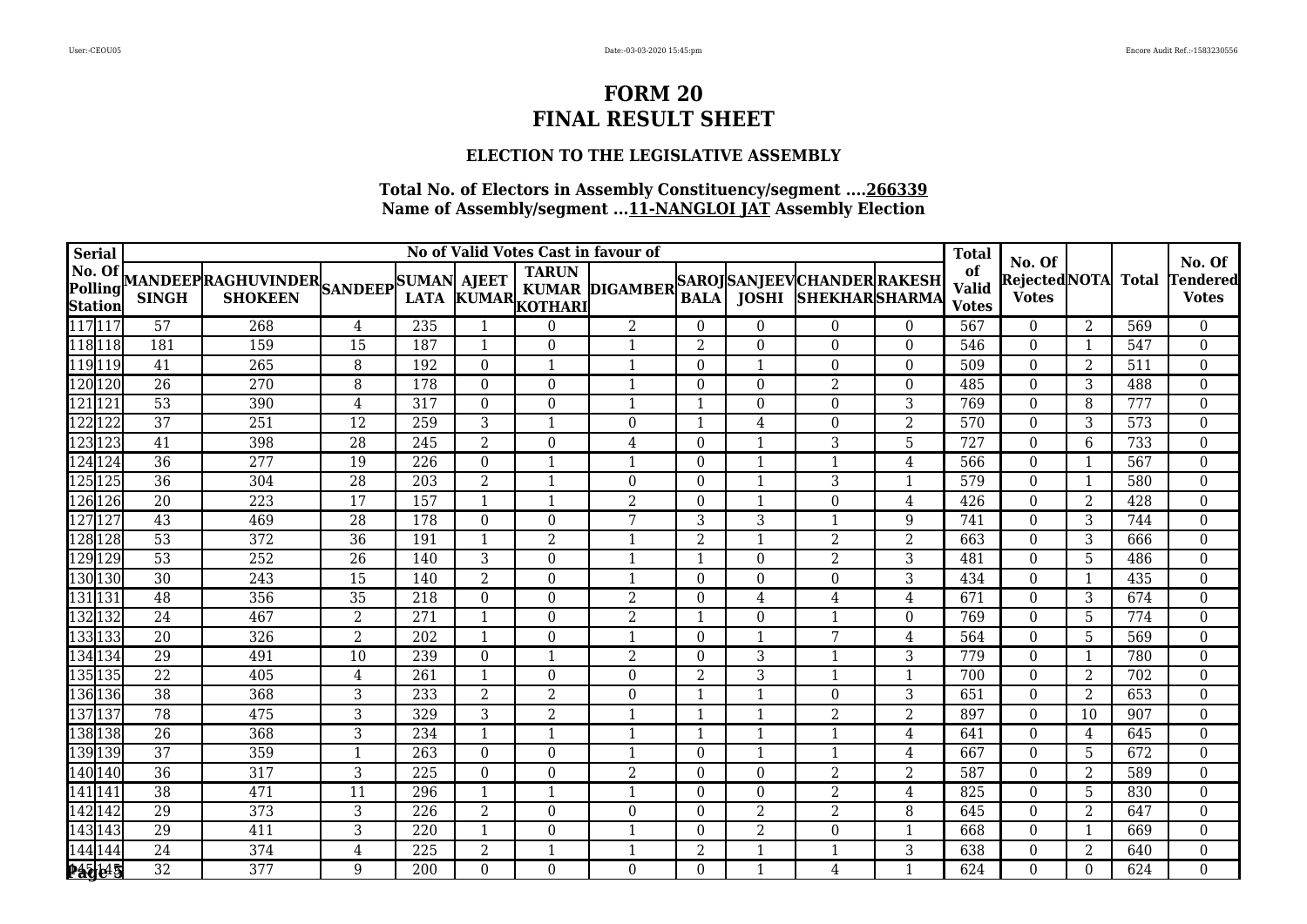## **ELECTION TO THE LEGISLATIVE ASSEMBLY**

| Serial                                                  |                 |                                                           |                  |             |                  | No of Valid Votes Cast in favour of |                       |                  |                  |                                                               |                | <b>Total</b>                       | No. Of                       |                |                  | No. Of                          |
|---------------------------------------------------------|-----------------|-----------------------------------------------------------|------------------|-------------|------------------|-------------------------------------|-----------------------|------------------|------------------|---------------------------------------------------------------|----------------|------------------------------------|------------------------------|----------------|------------------|---------------------------------|
| No. Of<br>Polling<br>$\frac{\textbf{Station}}{146 146}$ | <b>SINGH</b>    | MANDEEP RAGHUVINDER SANDEEP SUMAN AJEET<br><b>SHOKEEN</b> |                  | <b>LATA</b> |                  | <b>TARUN</b><br>KUMAR KOTHARI       | <b>KUMAR DIGAMBER</b> | <b>BALA</b>      |                  | SAROJ  SANJEEV  CHANDER  RAKESH<br><b>JOSHI SHEKHARSHARMA</b> |                | of<br><b>Valid</b><br><b>Votes</b> | RejectedNOTA<br><b>Votes</b> |                | Total            | <b>Tendered</b><br><b>Votes</b> |
|                                                         | 15              | 226                                                       | $\,6\,$          | 157         | $\mathbf{1}$     | $\Omega$                            | $\overline{0}$        | $\overline{0}$   | $\boldsymbol{0}$ | 3                                                             | $\mathbf{1}$   | 409                                | $\overline{0}$               | 3              | 412              | $\overline{0}$                  |
| 147 147                                                 | 13              | 260                                                       | $\overline{12}$  | 169         | $\Omega$         | $\Omega$                            | $\mathbf{1}$          | $\overline{2}$   | 1                | $\Omega$                                                      | $\mathbf{1}$   | 459                                | $\theta$                     | 2              | 461              | $\overline{0}$                  |
| 148 148                                                 | $\overline{41}$ | 291                                                       | $\overline{11}$  | 299         | $\mathbf{0}$     | $\overline{0}$                      | 4                     | $\boldsymbol{0}$ | 3                | 3                                                             | 4              | 656                                | $\theta$                     | $\overline{2}$ | 658              | $\mathbf{0}$                    |
| 149 149<br>150 150                                      | 64              | 295                                                       | $\overline{3}$   | 307         | $\boldsymbol{0}$ | $\mathbf{1}$                        | $\mathbf{1}$          | $\mathbf{1}$     | 3                | -1                                                            | 4              | 680                                | $\Omega$                     | 5              | 685              | $\overline{0}$                  |
|                                                         | $\overline{37}$ | 178                                                       | 7                | 161         | $\overline{2}$   | $\Omega$                            |                       | $\mathbf{1}$     | $\boldsymbol{0}$ |                                                               | $\mathbf{1}$   | 389                                | $\Omega$                     | $\overline{4}$ | 393              | $\boldsymbol{0}$                |
| 151 151                                                 | $\overline{51}$ | 388                                                       | 3                | 388         | 4                | 1                                   | 1                     | $\overline{0}$   | $\mathbf{1}$     | 4                                                             | 5              | 846                                | $\theta$                     | 3              | 849              | $\boldsymbol{0}$                |
| 152 152                                                 | $\overline{34}$ | 270                                                       | $\overline{5}$   | 269         | $\boldsymbol{0}$ | $\mathbf{1}$                        | $\overline{2}$        | $\boldsymbol{0}$ | $\overline{2}$   | -1                                                            | 3              | 587                                | $\Omega$                     | 1              | 588              | $\overline{0}$                  |
| 153 153                                                 | $\overline{38}$ | 292                                                       | $\overline{2}$   | 290         | $\overline{2}$   | $\Omega$                            | $\boldsymbol{0}$      | 4                | $\boldsymbol{0}$ | $\Omega$                                                      | $\overline{2}$ | 630                                | $\Omega$                     | 3              | 633              | $\boldsymbol{0}$                |
| 154 154                                                 | $\overline{29}$ | 194                                                       | 3                | 191         | $\boldsymbol{0}$ | 1                                   | 1                     | $\mathbf{1}$     | $\boldsymbol{0}$ | $\Omega$                                                      | $\mathbf{1}$   | 421                                | $\Omega$                     | 1              | 422              | $\boldsymbol{0}$                |
| 155 155                                                 | $\overline{48}$ | 286                                                       | $\overline{2}$   | 254         | $\mathbf{0}$     | $\Omega$                            | $\overline{2}$        | $\boldsymbol{0}$ | $\mathbf{1}$     | $\Omega$                                                      | 4              | 597                                | $\theta$                     | 4              | 601              | $\overline{0}$                  |
| 156 156                                                 | 46              | 269                                                       | 3                | 221         | $\overline{2}$   | $\Omega$                            | $\overline{4}$        | $\boldsymbol{0}$ | 3                | 2                                                             | 10             | 560                                | $\theta$                     | 2              | 562              | $\boldsymbol{0}$                |
| 157 157                                                 | 25              | 179                                                       | $\overline{2}$   | 161         | $\overline{0}$   | $\Omega$                            | $\boldsymbol{0}$      | $\mathbf{1}$     | $\boldsymbol{0}$ | 2                                                             | $\theta$       | 370                                | $\theta$                     | 2              | 372              | $\boldsymbol{0}$                |
| 158 158                                                 | $\overline{52}$ | 622                                                       | 5                | 179         | $\boldsymbol{0}$ | $\mathbf{1}$                        | $\mathbf{1}$          | $\boldsymbol{0}$ | $\boldsymbol{0}$ | $\Omega$                                                      | $\mathbf{1}$   | 861                                | $\mathbf{0}$                 | $\overline{2}$ | 863              | $\boldsymbol{0}$                |
| 159 159                                                 | $\overline{20}$ | 291                                                       | 3                | 105         | $\mathbf{0}$     | $\mathbf{1}$                        | 3                     | $\overline{2}$   |                  | 2                                                             | 4              | 432                                | $\theta$                     | $\mathbf{1}$   | 433              | $\boldsymbol{0}$                |
| 160 160                                                 | $\overline{31}$ | 562                                                       | $\,6\,$          | 291         | $\boldsymbol{0}$ | $\Omega$                            | $\Omega$              | $\Omega$         |                  | 4                                                             | 5              | 900                                | $\theta$                     | $\overline{2}$ | 902              | $\boldsymbol{0}$                |
| 161161<br>162162                                        | $\overline{28}$ | 309                                                       | $\overline{4}$   | 163         | $\boldsymbol{0}$ | $\Omega$                            | 3                     | $\boldsymbol{0}$ | $\boldsymbol{0}$ | 1                                                             | 3              | $\overline{511}$                   | $\overline{0}$               |                | $\overline{512}$ | $\boldsymbol{0}$                |
|                                                         | 14              | 266                                                       | $\boldsymbol{9}$ | 230         | $\boldsymbol{0}$ | $\Omega$                            | $\Omega$              | $\boldsymbol{0}$ | 3                | $\overline{2}$                                                | $\mathbf{1}$   | 525                                | $\theta$                     | 4              | 529              | $\boldsymbol{0}$                |
| 163 163                                                 | $\overline{12}$ | 276                                                       | $\,6\,$          | 142         | $\Omega$         | $\Omega$                            | $\Omega$              | $\Omega$         | $\overline{2}$   | $\Omega$                                                      | $\theta$       | 438                                | $\theta$                     | $\mathbf{1}$   | 439              | $\overline{0}$                  |
| 164 164                                                 | $\overline{20}$ | 383                                                       | $\boldsymbol{0}$ | 115         | $\mathbf{0}$     | $\Omega$                            | $\Omega$              | $\boldsymbol{0}$ |                  |                                                               | $\overline{4}$ | 524                                | $\boldsymbol{0}$             | 1              | $\overline{525}$ | $\boldsymbol{0}$                |
| 165 165                                                 | 31              | 316                                                       | $\overline{2}$   | 164         | $\boldsymbol{0}$ | $\mathbf 1$                         | $\boldsymbol{0}$      | $\mathbf{1}$     | $\boldsymbol{0}$ | $\Omega$                                                      | $\overline{2}$ | 517                                | $\theta$                     | $\overline{2}$ | 519              | $\boldsymbol{0}$                |
| 166 166                                                 | $\overline{51}$ | 321                                                       | $\overline{2}$   | 323         | $\mathbf{1}$     | $\Omega$                            | $\overline{2}$        | $\Omega$         | $\mathbf{1}$     |                                                               | $\overline{2}$ | 704                                | $\theta$                     | 3              | 707              | $\boldsymbol{0}$                |
| 167 167                                                 | $\overline{30}$ | 395                                                       | $\overline{2}$   | 299         | $\mathbf{0}$     | $\Omega$                            | $\overline{3}$        | $\boldsymbol{0}$ | $\mathbf 1$      | 2                                                             | 3              | 735                                | $\theta$                     | 6              | 741              | $\mathbf{0}$                    |
| 168 168                                                 | 35              | 381                                                       | 8                | 250         | $\mathbf{0}$     | $\overline{0}$                      | $\mathbf{1}$          | $\overline{2}$   | $\boldsymbol{0}$ | $\overline{2}$                                                | $\overline{2}$ | 681                                | $\theta$                     | 4              | 685              | $\overline{0}$                  |
| 169 169                                                 | $\overline{16}$ | 233                                                       | $\overline{2}$   | 146         | $\boldsymbol{0}$ | $\Omega$                            | $\mathbf{1}$          | $\Omega$         | $\boldsymbol{0}$ |                                                               | 3              | 402                                | $\theta$                     |                | 403              | $\boldsymbol{0}$                |
| 170 170                                                 | $\overline{47}$ | 360                                                       | 4                | 349         | $\theta$         | 1                                   |                       | $\overline{2}$   | 3                | $\Omega$                                                      | 5              | 772                                | $\theta$                     |                | 773              | $\boldsymbol{0}$                |
| 171 171                                                 | 28              | 388                                                       | $\overline{5}$   | 289         | $\overline{1}$   | $\overline{3}$                      | $\boldsymbol{0}$      | $\overline{3}$   | $\overline{2}$   | $\Omega$                                                      | $\overline{4}$ | 723                                | $\Omega$                     | 2              | 725              | $\overline{0}$                  |
| 172 172                                                 | $\overline{31}$ | 319                                                       | $\overline{4}$   | 280         | $\boldsymbol{0}$ | 3                                   | $\mathbf{1}$          | $\Omega$         | $\boldsymbol{0}$ | 4                                                             | 5              | 647                                | $\Omega$                     | 4              | 651              | $\boldsymbol{0}$                |
| 173 173<br>Page <sup>7</sup> 6                          | 30              | 259                                                       | $\overline{4}$   | 199         | $\overline{1}$   | $\mathbf 1$                         | 0                     | $\overline{2}$   | $\boldsymbol{0}$ |                                                               | 4              | 501                                | $\theta$                     | $\Omega$       | 501              | $\boldsymbol{0}$                |
|                                                         | $\overline{30}$ | 388                                                       | $\overline{3}$   | 293         | $\mathbf{1}$     | $\Omega$                            | $\overline{2}$        | $\overline{0}$   | $\mathbf{1}$     | $\Omega$                                                      | $\Omega$       | 718                                | $\Omega$                     | 4              | 722              | $\overline{0}$                  |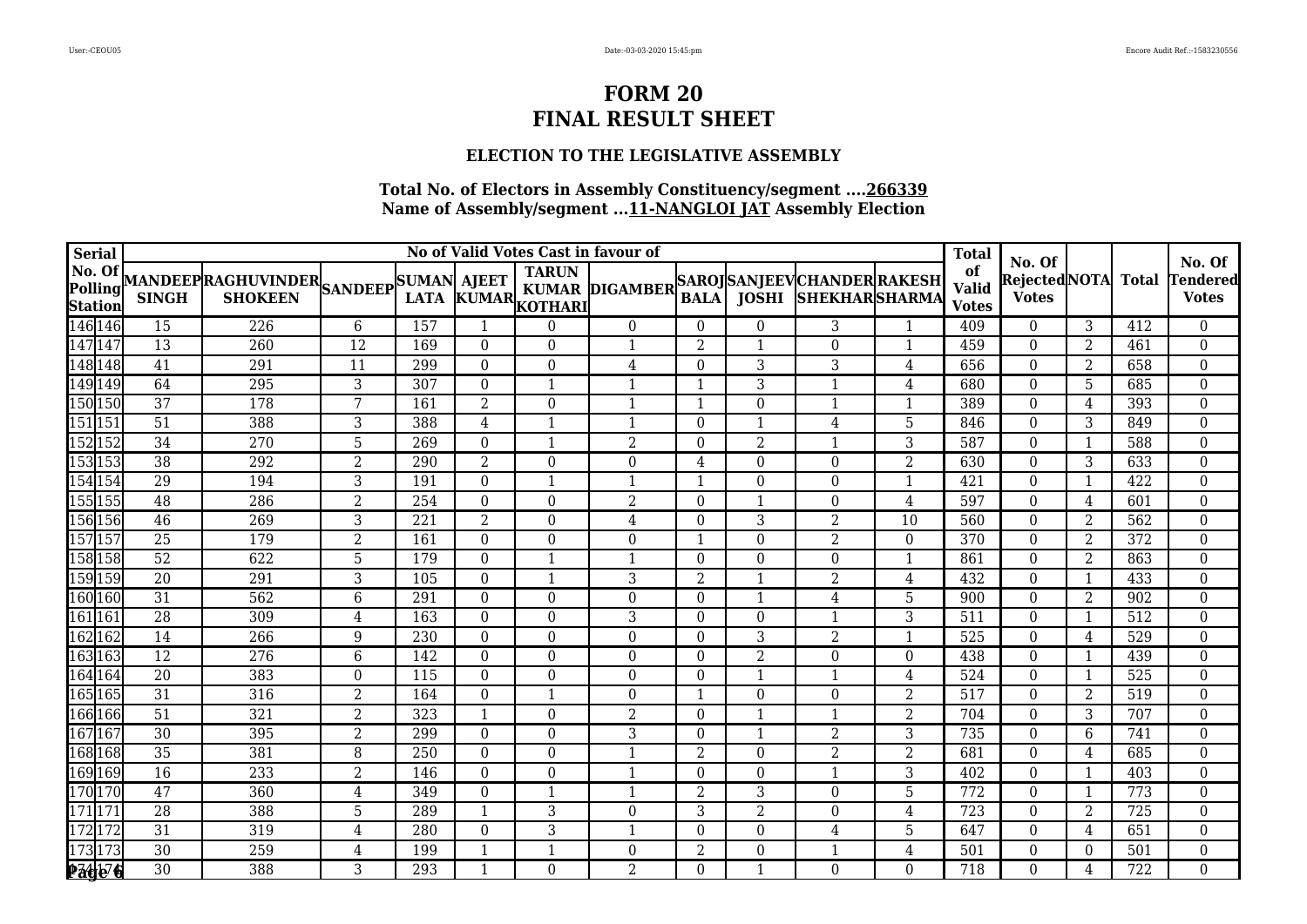### **ELECTION TO THE LEGISLATIVE ASSEMBLY**

| <b>Serial</b>                               |                 |                                                           |                 |                  |                          | No of Valid Votes Cast in favour of |                       |                  |                  |                                                               |                  | <b>Total</b>                       | No. Of                       |                |                  | No. Of                          |
|---------------------------------------------|-----------------|-----------------------------------------------------------|-----------------|------------------|--------------------------|-------------------------------------|-----------------------|------------------|------------------|---------------------------------------------------------------|------------------|------------------------------------|------------------------------|----------------|------------------|---------------------------------|
| No. Of<br>Polling<br>Station<br>175 175     | <b>SINGH</b>    | MANDEEP RAGHUVINDER SANDEEP SUMAN AJEET<br><b>SHOKEEN</b> |                 |                  |                          | <b>TARUN</b><br>LATA KUMAR KOTHARI  | <b>KUMAR DIGAMBER</b> | <b>BALA</b>      |                  | SAROJ  SANJEEV  CHANDER  RAKESH<br><b>JOSHI SHEKHARSHARMA</b> |                  | of<br><b>Valid</b><br><b>Votes</b> | RejectedNOTA<br><b>Votes</b> |                | <b>Total</b>     | <b>Tendered</b><br><b>Votes</b> |
|                                             | 18              | 246                                                       | 4               | 140              | $\overline{\phantom{a}}$ |                                     | $\Omega$              | $\Omega$         | $\boldsymbol{0}$ | $\Omega$                                                      | $\theta$         | 410                                | $\theta$                     | $\Omega$       | 410              | $\boldsymbol{0}$                |
| 176 176                                     | 18              | 450                                                       | 6               | 303              | $\overline{\phantom{0}}$ | $\overline{2}$                      | $\overline{4}$        | $\overline{2}$   | $\overline{2}$   | 6                                                             | $\overline{2}$   | 796                                | $\theta$                     | 7              | 803              | $\mathbf{0}$                    |
| 177 177                                     | $\overline{14}$ | 336                                                       | $\overline{2}$  | 216              | $\mathbf{1}$             | $\Omega$                            | $\Omega$              | $\Omega$         | $\Omega$         | $\Omega$                                                      | $\overline{2}$   | 571                                | $\theta$                     | 3              | 574              | $\overline{0}$                  |
| 178 178                                     | 28              | 379                                                       | 10              | 237              | $\overline{2}$           | $\mathbf{1}$                        | $\boldsymbol{0}$      | $\overline{0}$   |                  | 4                                                             | $\boldsymbol{0}$ | 662                                | $\theta$                     | 7              | 669              | $\overline{0}$                  |
| 179 179                                     | $\overline{13}$ | 339                                                       | $\overline{10}$ | 227              | $\theta$                 | $\overline{2}$                      | $\overline{2}$        | $\Omega$         | 3                | 2                                                             | -1               | 599                                | $\theta$                     | 4              | 603              | $\boldsymbol{0}$                |
| 180 180                                     | $\overline{35}$ | 436                                                       | 5               | 243              | $\theta$                 | $\Omega$                            | $\Omega$              | $\mathbf 1$      | $\boldsymbol{0}$ | 4                                                             | $\overline{2}$   | $\overline{726}$                   | $\theta$                     | 6              | 732              | $\boldsymbol{0}$                |
| 181 181                                     | 13              | 197                                                       | $\overline{4}$  | 105              | $\overline{\phantom{a}}$ | $\overline{2}$                      | 3                     | $\mathbf{1}$     | $\overline{2}$   | $\overline{2}$                                                | $\overline{2}$   | 332                                | $\theta$                     |                | 333              | $\boldsymbol{0}$                |
| 182 182                                     | $\overline{56}$ | 437                                                       | 10              | 290              | $\overline{2}$           | 3                                   | 3                     | $\Omega$         |                  | 5                                                             | 13               | 820                                | $\Omega$                     | 6              | 826              | $\boldsymbol{0}$                |
| 183 183                                     | $\overline{50}$ | 374                                                       | $\overline{5}$  | 228              | $\mathbf{1}$             | $\Omega$                            | 3                     | $\Omega$         | 1                |                                                               | 7                | 670                                | $\mathbf{0}$                 | 8              | 678              | $\boldsymbol{0}$                |
| 184 184                                     | 98              | 320                                                       | 7               | 221              | $\overline{2}$           | 2                                   | $\overline{2}$        | $\overline{2}$   | $\overline{0}$   | 7                                                             | 7                | 668                                | $\theta$                     | 8              | 676              | $\boldsymbol{0}$                |
| 185 185                                     | 61              | 289                                                       | 11              | $\overline{277}$ | $\overline{2}$           | $\Omega$                            |                       | $\Omega$         | $\theta$         |                                                               | 1                | 643                                | $\theta$                     | 5              | 648              | $\boldsymbol{0}$                |
| 186 186                                     | 30              | 99                                                        | 5               | 70               | $\mathbf{0}$             | $\Omega$                            | $\boldsymbol{0}$      | $\boldsymbol{0}$ | $\boldsymbol{0}$ | $\Omega$                                                      | $\mathbf{1}$     | 205                                | $\boldsymbol{0}$             | $\Omega$       | 205              | $\overline{0}$                  |
| 187 187                                     | 52              | 253                                                       | 11              | 211              | $\Omega$                 | $\Omega$                            |                       | $\Omega$         | $\mathbf{1}$     | 3                                                             | $\overline{2}$   | 534                                | $\theta$                     | 2              | 536              | $\boldsymbol{0}$                |
| 188 188                                     | 94              | 428                                                       | $\overline{13}$ | 210              | $\theta$                 | $\Omega$                            | $\overline{3}$        | $\Omega$         | $\overline{2}$   |                                                               | 4                | 755                                | $\theta$                     | 7              | 762              | $\boldsymbol{0}$                |
| 189 189                                     | 102             | 409                                                       | 11              | 203              | $\mathbf{1}$             | $\Omega$                            | $\overline{2}$        | $\mathbf{1}$     |                  | 5                                                             | $\theta$         | 735                                | $\theta$                     |                | 736              | $\boldsymbol{0}$                |
| 190 190<br>191 191                          | $\overline{28}$ | 165                                                       | 4               | 109              | 0                        | $\Omega$                            | $\mathbf{1}$          | $\boldsymbol{0}$ |                  | $\Omega$                                                      | 3                | 311                                | $\theta$                     | $\Omega$       | 311              | $\boldsymbol{0}$                |
|                                             | $\overline{59}$ | 227                                                       | $\overline{2}$  | 244              | $\overline{\phantom{0}}$ | $\Omega$                            | $\overline{2}$        | $\Omega$         | $\boldsymbol{0}$ | $\theta$                                                      | $\theta$         | 535                                | $\theta$                     | 6              | 541              | $\boldsymbol{0}$                |
| 192 192                                     | 36              | 123                                                       | $\overline{2}$  | 187              | $\overline{2}$           | $\Omega$                            | $\overline{0}$        | $\boldsymbol{0}$ | $\mathbf{1}$     | $\Omega$                                                      | $\overline{2}$   | 353                                | $\Omega$                     | $\Omega$       | 353              | $\overline{0}$                  |
| 193 193                                     | $\overline{49}$ | 164                                                       | $\overline{3}$  | 220              | $\mathbf{1}$             | $\overline{2}$                      | 3                     | $\Omega$         | $\boldsymbol{0}$ |                                                               | 3                | 446                                | $\theta$                     | 3              | 449              | $\boldsymbol{0}$                |
| 194 194                                     | $\overline{75}$ | 224                                                       | $\overline{15}$ | 288              | $\overline{\phantom{a}}$ | $\Omega$                            | $\boldsymbol{0}$      | $\mathbf 1$      |                  |                                                               | $\overline{2}$   | 608                                | $\mathbf{0}$                 | 3              | 611              | $\boldsymbol{0}$                |
| 195 195                                     | $\overline{55}$ | 161                                                       | 8               | 230              | $\overline{2}$           | $\Omega$                            |                       | $\mathbf{1}$     | $\mathbf{1}$     | $\Omega$                                                      | $\overline{2}$   | 461                                | $\theta$                     | 3              | 464              | $\boldsymbol{0}$                |
| 196 196                                     | $\overline{81}$ | 276                                                       | $\overline{10}$ | 325              | $\mathbf{0}$             | $\Omega$                            | $\Omega$              | $\overline{0}$   | $\boldsymbol{0}$ | 4                                                             | 4                | 700                                | $\Omega$                     | 2              | 702              | $\mathbf{0}$                    |
| 197 197                                     | 69              | 288                                                       | 5               | 275              | $\mathbf{0}$             | $\Omega$                            | $\overline{2}$        | $\Omega$         | $\mathbf{1}$     | 3                                                             | 3                | 646                                | $\Omega$                     | 4              | 650              | $\boldsymbol{0}$                |
| 198 198                                     | 48              | 188                                                       | $\,6\,$         | 223              | $\overline{1}$           | $\Omega$                            | $\boldsymbol{0}$      | $\boldsymbol{0}$ |                  | 3                                                             | $\theta$         | 470                                | $\Omega$                     | 2              | 472              | $\boldsymbol{0}$                |
| 199 199                                     | 20              | 177                                                       | 5               | 170              | $\overline{2}$           | $\Omega$                            | $\overline{2}$        | $\Omega$         | $\boldsymbol{0}$ |                                                               | 1                | 378                                | $\theta$                     |                | 379              | $\boldsymbol{0}$                |
|                                             | $\overline{31}$ | 145                                                       | $\overline{4}$  | 155              | $\overline{2}$           | $\Omega$                            | $\boldsymbol{0}$      | $\boldsymbol{0}$ | $\boldsymbol{0}$ | $\overline{2}$                                                | $\overline{2}$   | 341                                | $\theta$                     | $\overline{2}$ | 343              | $\boldsymbol{0}$                |
|                                             | $\overline{52}$ | 288                                                       | 3               | 366              | $\mathbf{1}$             | $\Omega$                            | $\overline{2}$        | $\mathbf{1}$     | 3                | $\Omega$                                                      | $\overline{2}$   | $\overline{718}$                   | $\theta$                     | 6              | $\overline{724}$ | $\boldsymbol{0}$                |
|                                             | 78              | 192                                                       | $\overline{2}$  | 218              | 3                        | $\Omega$                            | $\overline{2}$        | $\Omega$         | $\boldsymbol{0}$ | 2                                                             | 3                | 500                                | $\theta$                     | 4              | 504              | $\boldsymbol{0}$                |
| 200200<br>201201<br>202202<br><b>PACCOP</b> | 48              | 308                                                       | $\overline{15}$ | 321              | $\overline{2}$           | $\Omega$                            | $\mathbf{1}$          | $\overline{2}$   |                  | $\Omega$                                                      | $\overline{2}$   | 700                                | $\theta$                     | $\overline{2}$ | 702              | $\overline{0}$                  |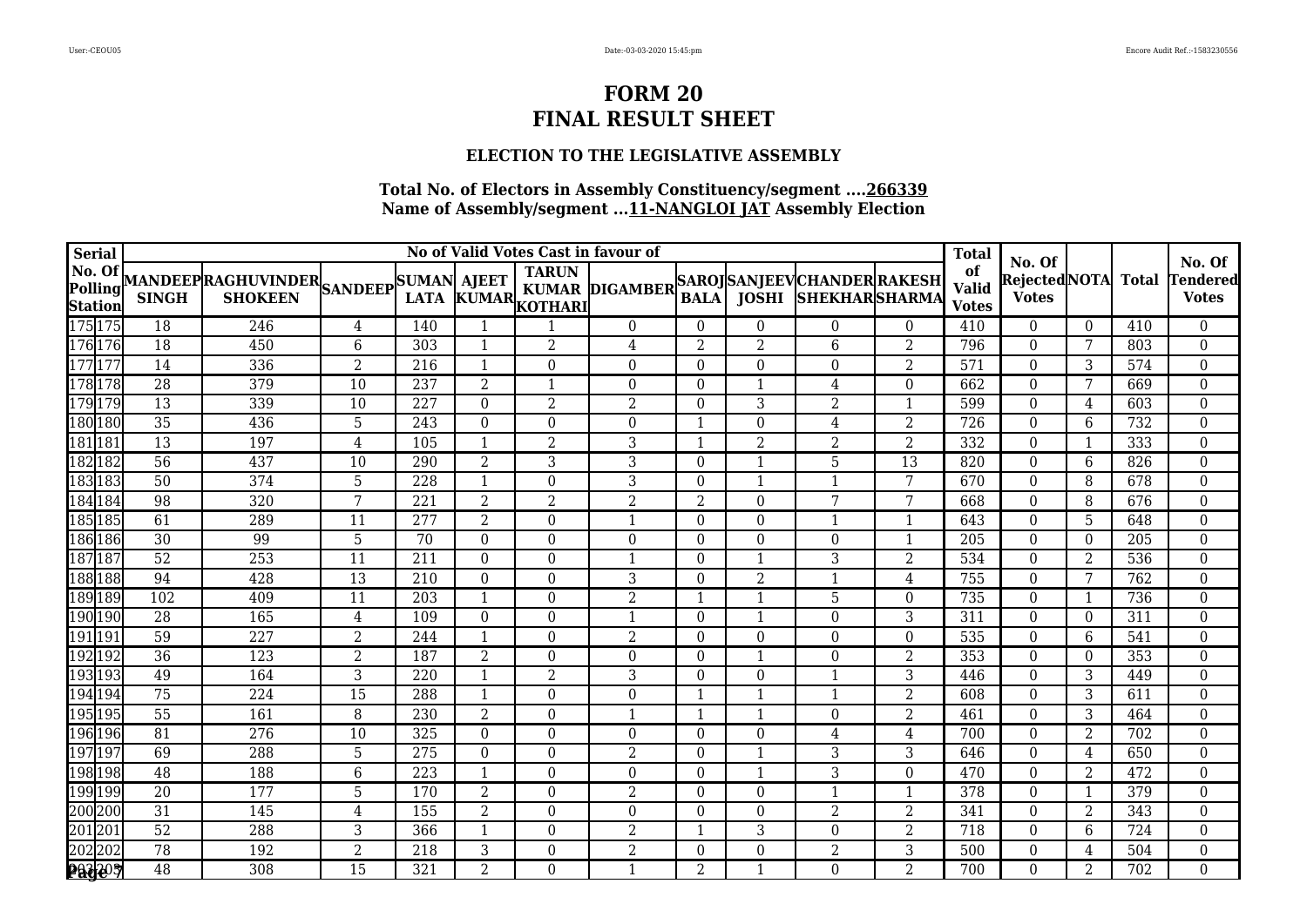## **ELECTION TO THE LEGISLATIVE ASSEMBLY**

| <b>Serial</b>                              |                  |                                                           |                  |     |                  |                         | No of Valid Votes Cast in favour of         |                         |                  |                            |                | <b>Total</b>                       | No. Of                        |                |              | No. Of                   |
|--------------------------------------------|------------------|-----------------------------------------------------------|------------------|-----|------------------|-------------------------|---------------------------------------------|-------------------------|------------------|----------------------------|----------------|------------------------------------|-------------------------------|----------------|--------------|--------------------------|
| No. Of<br><b>Polling</b><br><b>Station</b> | <b>SINGH</b>     | MANDEEP RAGHUVINDER SANDEEP SUMAN AJEET<br><b>SHOKEEN</b> |                  |     |                  | LATA KUMAR KOTHARI      | KUMAR DIGAMBER SAROJ SANJEEV CHANDER RAKESH | <b>BALA</b>             |                  | <b>JOSHI SHEKHARSHARMA</b> |                | of<br><b>Valid</b><br><b>Votes</b> | Rejected NOTA<br><b>Votes</b> |                | <b>Total</b> | Tendered<br><b>Votes</b> |
| 204 204                                    | 30               | 207                                                       | 12               | 205 |                  | $\Omega$                | $\Omega$                                    | $\Omega$                | 2                | 1                          | 5              | 463                                | $\theta$                      | 2              | 465          | $\overline{0}$           |
| 205 205                                    | 32               | 204                                                       | $\overline{12}$  | 169 | $\mathbf{1}$     | $\Omega$                |                                             | $\mathbf{1}$            | 2                | 2                          | 5              | 429                                | $\theta$                      |                | 430          | $\overline{0}$           |
| 206 206                                    | $\overline{20}$  | 144                                                       | 5                | 128 | $\theta$         | $\mathbf 1$             | $\Omega$                                    | $\theta$                | $\Omega$         | $\overline{2}$             | $\theta$       | 300                                | $\theta$                      |                | 301          | $\overline{0}$           |
| 207 207                                    | 59               | 325                                                       | 11               | 359 | $\boldsymbol{0}$ | $\Omega$                | $\mathbf{1}$                                | $\Omega$                | $\overline{2}$   | $\Omega$                   | 6              | 763                                | $\theta$                      | 3              | 766          | $\boldsymbol{0}$         |
| 208 208                                    | 52               | 343                                                       | 4                | 334 | $\mathbf{1}$     | $\Omega$                |                                             | $\Omega$                | $\Omega$         | 4                          | 2              | 741                                | $\theta$                      | 6              | 747          | 0                        |
| 209209                                     | 74               | 316                                                       | 5                | 307 | $\theta$         | $\Omega$                |                                             | $\Omega$                | 1                | $\Omega$                   | 3              | 707                                | $\theta$                      | 4              | 711          | $\Omega$                 |
| 210 210                                    | 36               | 245                                                       | $\overline{2}$   | 287 | $\boldsymbol{0}$ | $\Omega$                | $\overline{2}$                              | $\theta$                | $\mathbf{1}$     | 1                          | 4              | 578                                | $\theta$                      | 4              | 582          | $\boldsymbol{0}$         |
| 211 211                                    | $\overline{143}$ | 230                                                       | 3                | 347 | -1               | $\theta$                | -1                                          | $\mathbf{1}$            | 1                | $\Omega$                   | 3              | 730                                | $\theta$                      | 8              | 738          | 0                        |
| 212 212                                    | 101              | 291                                                       | 11               | 300 | $\mathbf{0}$     | $\overline{\mathbf{1}}$ | 3                                           | $\Omega$                | $\mathbf{1}$     | $\Omega$                   | 6              | 714                                | $\theta$                      | 4              | 718          | $\boldsymbol{0}$         |
| 213 213                                    | 90               | 180                                                       | $\,6\,$          | 283 | $\theta$         | $\overline{\mathbf{1}}$ | 2                                           | 1                       | $\mathbf{1}$     | $\Omega$                   | 3              | 567                                | $\Omega$                      | 6              | 573          | $\boldsymbol{0}$         |
| 214 214                                    | $\overline{84}$  | $\overline{214}$                                          | 8                | 342 | $\overline{2}$   | $\Omega$                | $\Omega$                                    | $\theta$                | 3                | 3                          | 5              | 661                                | $\theta$                      | 4              | 665          | $\boldsymbol{0}$         |
| 215 215                                    | 76               | 215                                                       | $\mathbf{3}$     | 271 | $\boldsymbol{0}$ | $\overline{\mathbf{1}}$ | $\overline{1}$                              | $\overline{\mathbf{1}}$ | $\boldsymbol{0}$ | $\mathbf 1$                | $\overline{2}$ | 571                                | $\boldsymbol{0}$              | 7              | 578          | $\boldsymbol{0}$         |
| 216 216                                    | 39               | 210                                                       | 3                | 223 | $\mathbf{1}$     | $\Omega$                |                                             | 1                       | $\Omega$         | 3                          | 3              | 484                                | $\theta$                      | 3              | 487          | 0                        |
| 217217                                     | 74               | 177                                                       | $\overline{4}$   | 170 | $\mathbf{1}$     | $\Omega$                | $\Omega$                                    | $\theta$                | 1                | $\Omega$                   | 3              | 430                                | $\Omega$                      | 6              | 436          | 0                        |
| 218 218                                    | 107              | 189                                                       | $\mathbf{1}$     | 274 | $\overline{2}$   | $\theta$                |                                             | $\theta$                | $\boldsymbol{0}$ | 3                          | $\overline{2}$ | 579                                | $\theta$                      | $\overline{2}$ | 581          | $\boldsymbol{0}$         |
| 219 219                                    | $\overline{31}$  | 186                                                       | 3                | 284 | $\mathbf{0}$     | $\Omega$                | 2                                           | $\overline{2}$          | $\boldsymbol{0}$ | $\overline{2}$             | $\mathbf 1$    | 511                                | $\theta$                      |                | 512          | 0                        |
| 220 220                                    | $\overline{38}$  | 181                                                       | $\mathbf{1}$     | 252 | $\overline{2}$   | $\overline{2}$          |                                             | $\Omega$                | 1                | $\overline{2}$             | $\overline{1}$ | 481                                | $\theta$                      | 2              | 483          | $\boldsymbol{0}$         |
| 221 221                                    | 85               | 334                                                       | $9\,$            | 347 | $\boldsymbol{0}$ | $\Omega$                | 6                                           | $\Omega$                | $\boldsymbol{0}$ | $\Omega$                   | $\overline{2}$ | 783                                | $\theta$                      | 5              | 788          | $\boldsymbol{0}$         |
| 222 222                                    | $\overline{77}$  | $\overline{265}$                                          | $\overline{2}$   | 238 | $\boldsymbol{0}$ | $\Omega$                | 8                                           | $\Omega$                | $\Omega$         | 3                          | $\overline{2}$ | 595                                | $\theta$                      | 4              | 599          | $\boldsymbol{0}$         |
| 223 223                                    | 69               | 293                                                       | 7                | 333 | 3                | $\Omega$                | $\overline{2}$                              | $\mathbf{1}$            | $\boldsymbol{0}$ | $\overline{2}$             | 3              | 713                                | $\mathbf{0}$                  |                | 714          | 0                        |
| 224 224                                    | 67               | 271                                                       | $\mathbf{1}$     | 306 | $\boldsymbol{0}$ |                         |                                             | $\mathbf{1}$            | $\boldsymbol{0}$ | $\Omega$                   | $\overline{2}$ | 650                                | $\theta$                      | 5              | 655          | $\boldsymbol{0}$         |
| 225225                                     | $\overline{42}$  | 198                                                       | 1                | 300 | $\theta$         | $\Omega$                | $\overline{10}$                             | $\Omega$                | $\Omega$         | $\Omega$                   | $\mathbf 1$    | 552                                | $\Omega$                      | 8              | 560          | $\theta$                 |
| 226 226                                    | $\overline{23}$  | 181                                                       | $\boldsymbol{0}$ | 234 | $\boldsymbol{0}$ | $\overline{\mathbf{1}}$ | 8                                           | $\boldsymbol{0}$        | 1                | $\overline{2}$             | 4              | 454                                | $\theta$                      | $\overline{2}$ | 456          | $\boldsymbol{0}$         |
| 227227                                     | $\overline{70}$  | 266                                                       | 11               | 323 | 3                | $\overline{2}$          | $\overline{52}$                             | 1                       | $\boldsymbol{0}$ | 1                          | 4              | 733                                | $\theta$                      | 2              | 735          | $\boldsymbol{0}$         |
| 228 228                                    | $\overline{53}$  | 195                                                       | 3                | 252 | $\mathbf{0}$     | $\Omega$                | 3                                           | -1                      | 1                | -1                         | 2              | 511                                | $\theta$                      | 2              | 513          | 0                        |
| 229229                                     | $\overline{38}$  | 320                                                       | $\boldsymbol{0}$ | 340 | $\boldsymbol{0}$ | $\overline{\mathbf{1}}$ | $\mathbf{1}$                                | $\overline{4}$          | $\boldsymbol{0}$ | $\mathbf{1}$               | $\overline{2}$ | 707                                | $\theta$                      | 4              | 711          | $\boldsymbol{0}$         |
| 230 230                                    | $\overline{28}$  | 325                                                       | $\overline{11}$  | 381 | $\boldsymbol{0}$ | $\overline{2}$          | $\overline{2}$                              | 8                       | $\Omega$         | 3                          | 4              | 764                                | $\theta$                      | 5              | 769          | $\boldsymbol{0}$         |
| 231231                                     | 17               | 218                                                       | 3                | 232 |                  | $\Omega$                | $\Omega$                                    | 4                       | $\overline{2}$   | 3                          | $\mathbf 1$    | 481                                | $\theta$                      | $\Omega$       | 481          | 0                        |
| 23332                                      | $\overline{9}$   | 121                                                       | $\overline{3}$   | 164 | $\overline{2}$   | $\Omega$                | $\Omega$                                    | $\overline{2}$          | $\boldsymbol{0}$ | $\overline{2}$             | $\Omega$       | 303                                | $\theta$                      |                | 304          | $\overline{0}$           |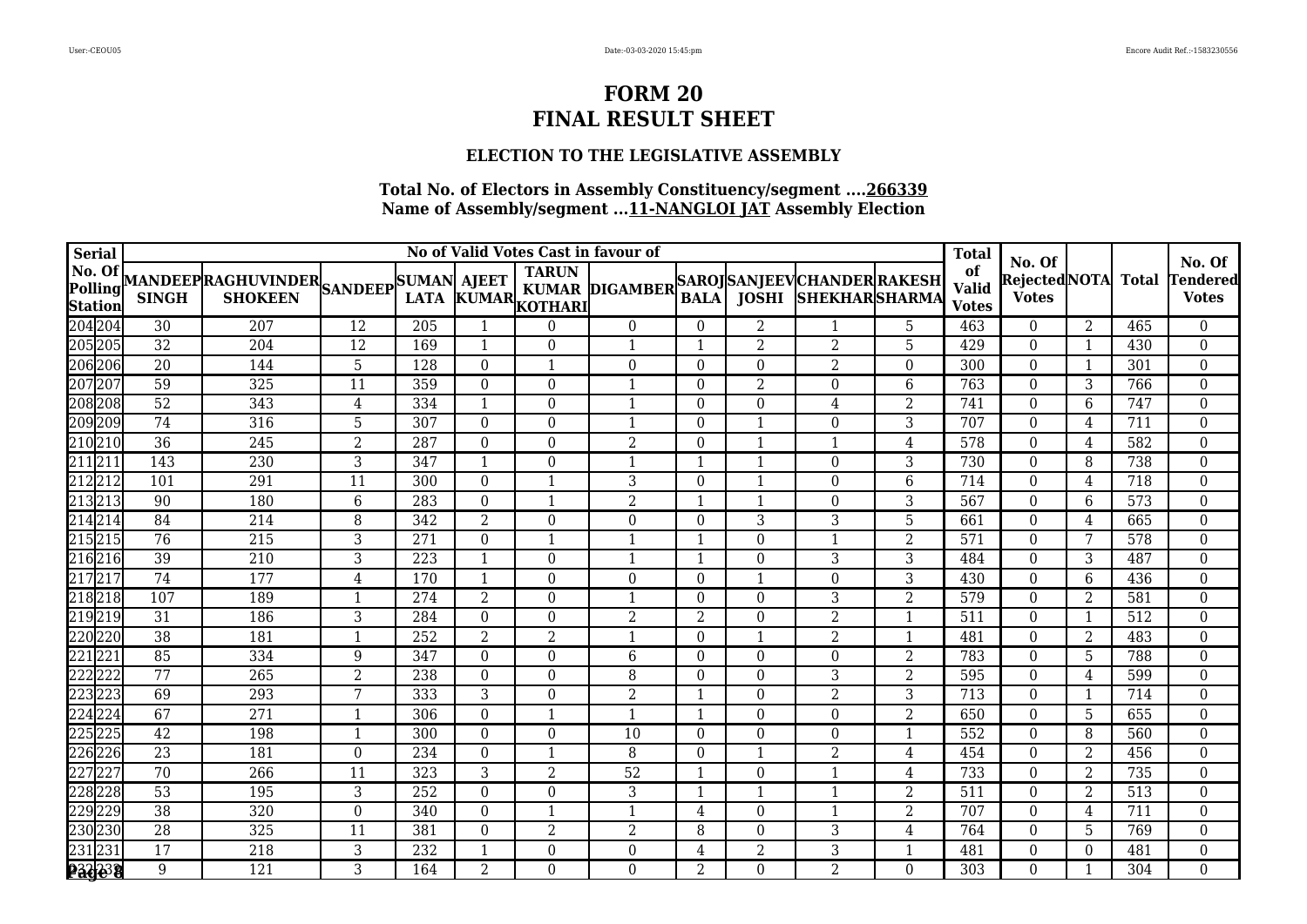## **ELECTION TO THE LEGISLATIVE ASSEMBLY**

| <b>Serial</b>                                             |                 |                                                          |                 |       |                  |                                | No of Valid Votes Cast in favour of         |                  |                  |                      |                          | <b>Total</b>                       |                                         |                |              |                                           |
|-----------------------------------------------------------|-----------------|----------------------------------------------------------|-----------------|-------|------------------|--------------------------------|---------------------------------------------|------------------|------------------|----------------------|--------------------------|------------------------------------|-----------------------------------------|----------------|--------------|-------------------------------------------|
| No. Of<br>Polling<br>Station                              | <b>SINGH</b>    | MANDEEPRAGHUVINDER SANDEEP SUMAN AJEET<br><b>SHOKEEN</b> |                 |       | LATA KUMAR,      | <b>TARUN</b><br><b>KOTHARI</b> | KUMAR DIGAMBER SAROJ SANJEEV CHANDER RAKESH | <b>BALA</b>      | <b>JOSHI</b>     | <b>SHEKHARSHARMA</b> |                          | of<br><b>Valid</b><br><b>Votes</b> | No. Of<br>Rejected NOTA<br><b>Votes</b> |                | <b>Total</b> | No. Of<br><b>Tendered</b><br><b>Votes</b> |
|                                                           | 27              | 209                                                      | 4               | 390   | $\mathbf{0}$     | $\theta$                       | 1                                           | 4                | 1                |                      | 2                        | 639                                | $\overline{0}$                          | 6              | 645          | $\overline{0}$                            |
|                                                           | 27              | 283                                                      | 11              | 325   | $\mathbf{1}$     | 1                              |                                             | $\overline{2}$   | $\mathbf 1$      |                      | 3                        | 656                                | $\boldsymbol{0}$                        | 3              | 659          | $\overline{0}$                            |
|                                                           | 28              | 277                                                      | 5               | 368   | $\mathbf{1}$     | $\overline{2}$                 | 5                                           | $\Omega$         | $\mathbf{1}$     | 2                    | $\mathbf{1}$             | 690                                | $\theta$                                | 5              | 695          | $\boldsymbol{0}$                          |
|                                                           | 46              | 174                                                      | 5               | 246   | $\mathbf{0}$     | $\theta$                       | $\Omega$                                    | 1                |                  |                      | $\theta$                 | 474                                | $\theta$                                | 2              | 476          | $\boldsymbol{0}$                          |
|                                                           | $\overline{29}$ | 203                                                      | 9               | 388   | $\overline{0}$   | $\Omega$                       | $\Omega$                                    | $\Omega$         | $\boldsymbol{0}$ | $\Omega$             | $\overline{4}$           | 633                                | $\Omega$                                | $\Omega$       | 633          | $\mathbf{0}$                              |
|                                                           | $\overline{26}$ | 349                                                      | $\overline{20}$ | 429   | 3                | $\Omega$                       | 4                                           | $\Omega$         | $\Omega$         | $\Omega$             | 3                        | 834                                | $\theta$                                | 3              | 837          | $\boldsymbol{0}$                          |
|                                                           | $\overline{28}$ | 215                                                      | 12              | 298   | $\boldsymbol{0}$ | 2                              |                                             | $\Omega$         |                  |                      | $\theta$                 | 558                                | $\theta$                                | 5              | 563          | $\boldsymbol{0}$                          |
|                                                           | $\overline{26}$ | 273                                                      | $\overline{2}$  | 446   | 1                | $\Omega$                       |                                             | 1                | $\boldsymbol{0}$ | $\overline{2}$       | $\theta$                 | 752                                | $\theta$                                | 4              | 756          | $\boldsymbol{0}$                          |
|                                                           | $\overline{38}$ | 241                                                      | 7               | 376   | $\overline{2}$   | $\Omega$                       | 3                                           | $\mathbf{1}$     | 3                | $\Omega$             | $\overline{\phantom{a}}$ | 672                                | $\Omega$                                | 5              | 677          | $\boldsymbol{0}$                          |
|                                                           | 31              | 257                                                      | 5               | 251   | $\mathbf{1}$     | 1                              | $\mathbf{1}$                                | $\overline{2}$   | 3                |                      | -1                       | 554                                | $\mathbf{0}$                            | 4              | 558          | $\boldsymbol{0}$                          |
|                                                           | $\overline{33}$ | 286                                                      | 8               | 428   | $\mathbf{1}$     | $\Omega$                       | $\overline{2}$                              | $\boldsymbol{0}$ | 1                | 3                    | $\overline{2}$           | 764                                | $\mathbf{0}$                            | 3              | 767          | $\overline{0}$                            |
|                                                           | 59              | 277                                                      | 3               | 252   | $\mathbf{1}$     | $\overline{2}$                 | $\mathbf{1}$                                | $\Omega$         | $\boldsymbol{0}$ | 2                    | 3                        | 600                                | $\theta$                                | 2              | 602          | $\boldsymbol{0}$                          |
|                                                           | 40              | 346                                                      | 9               | 348   | $\mathbf{1}$     | 1                              | $\overline{2}$                              | 1                | $\overline{2}$   | 4                    | 4                        | 758                                | $\theta$                                | $\overline{2}$ | 760          | $\boldsymbol{0}$                          |
| $\frac{246}{247}$<br>$\frac{247}{247}$                    | $\overline{81}$ | 283                                                      | 14              | 367   | $\overline{2}$   | $\mathbf{1}$                   | $\overline{5}$                              | 1                | $\overline{2}$   | 2                    | $\Omega$                 | 758                                | $\theta$                                | 1              | 759          | $\boldsymbol{0}$                          |
|                                                           | 37              | 268                                                      | 7               | 295   | $\mathbf{0}$     | $\Omega$                       |                                             | $\Omega$         | $\mathbf{1}$     |                      |                          | 611                                | $\theta$                                |                | 612          | $\boldsymbol{0}$                          |
| 248 248                                                   | 64              | 199                                                      | $\overline{10}$ | 336   | $\boldsymbol{0}$ | $\mathbf{1}$                   | $\Omega$                                    | 3                | $\overline{2}$   | $\Omega$             | 4                        | 619                                | $\Omega$                                | 4              | 623          | $\overline{0}$                            |
| <b>Total</b><br><b>EVM</b><br><b>Votes</b>                | 9718            | 74302                                                    | 1434            | 62596 | 187              | 108                            | 358                                         | 139              | 205              | 331                  | 615                      | 149993                             | $\bf{0}$                                | 849            | 150842       | $\bf{0}$                                  |
| Total<br>$\mbox{Postal}$<br><b>Ballot</b><br><b>Votes</b> | 43              | 142                                                      | 4               | 224   | $\Omega$         | $\Omega$                       | $\overline{0}$                              | $\overline{2}$   |                  |                      | $\Omega$                 | 417                                | $\Omega$                                | 13             | 430          | $\Omega$                                  |
| <b>Total</b><br><b>Votes</b><br><b>Polled</b>             | 9761            | 74444                                                    | 1438            | 62820 | 187              | 108                            | 358                                         | 141              | 206              | 332                  | 615                      | 150410                             | $\bf{0}$                                |                | 862 151272   | $\bf{0}$                                  |